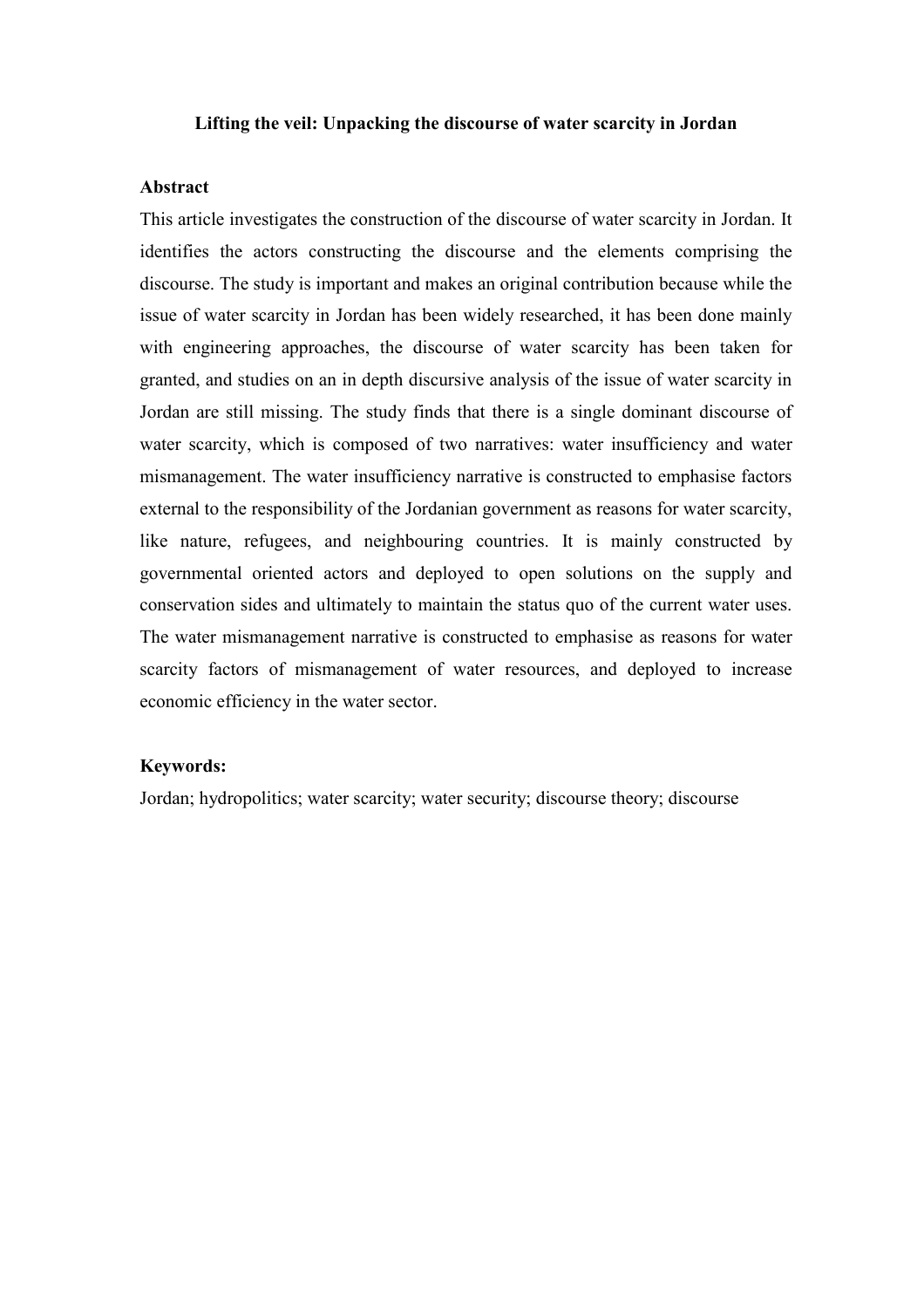#### INTRODUCTION: MAPPING THE DISCOURSE

To solve an issue, we first need to be clear about what the problem we are trying to solve is. Consequently, in order to respond to water scarcity and to manage the water governance at the local, national, and transboundary level, it is necessary to understand the reasons behind water scarcity. This would allow building sustainable, efficient, and effective capacity for integrated water management able to create new opportunities for cooperation, community and peace building, and conflict management.

As shown by Feitelson (2002), Mehta (2001), Alatout (2008), Selby (2003), and Edwards (2013), discourses of water scarcity are key to shape people's understanding of the issue - the causes behind water scarcity - and therefore how to solve it, meaning the policies in the water sector. Given the importance of the discourse of water scarcity, it is necessary to examine who constructs the discourse and how, revealing in this way their interests, and the policy solutions their discourse of water scarcity opens (or closes). Thus, an interdisciplinary approach is key to understanding the discourse of water scarcity and proposed policy approaches, and why certain policies are strongly supported while others are not.

In Jordan, water has been extensively studied by engineers, while little research has adopted a discourse analysis approach to water scarcity in the country. Hussein (2017b; 2018a) showed how the discourse of water scarcity is constructed in the Jordanian educational system and the role of the discourse in shaping transboundary water governance; Bonn (2013) discussed the role of the donors' community in the Jordanian water politics; Yorke (2016) investigated the role of the shadow state in the Jordanian water sector. This article contributes to the literature on water scarcity in Jordan by providing an in-depth analysis on the discourse of water scarcity in Jordan, providing insights on the different causes of water scarcity in the country. This is important as it will allow policy makers and the donors community to better understand the nuances of reasons behind the issue of water scarcity, providing them with the tools to better design sustainable and inclusive policies to solve the issue of water scarcity. This is an important novel contribution because previous studies on water resources in Jordan did not explore the construction of the discourse of water scarcity and did not adopt a discourse analysis approach to the topic; major studies on water resources, for instance conducted by Salameh and Bannayan (1993) looked at infrastructural water development and at hydrological data, while Haddadin (2006) also explored negotiations and treaties on shared water resources; nevertheless this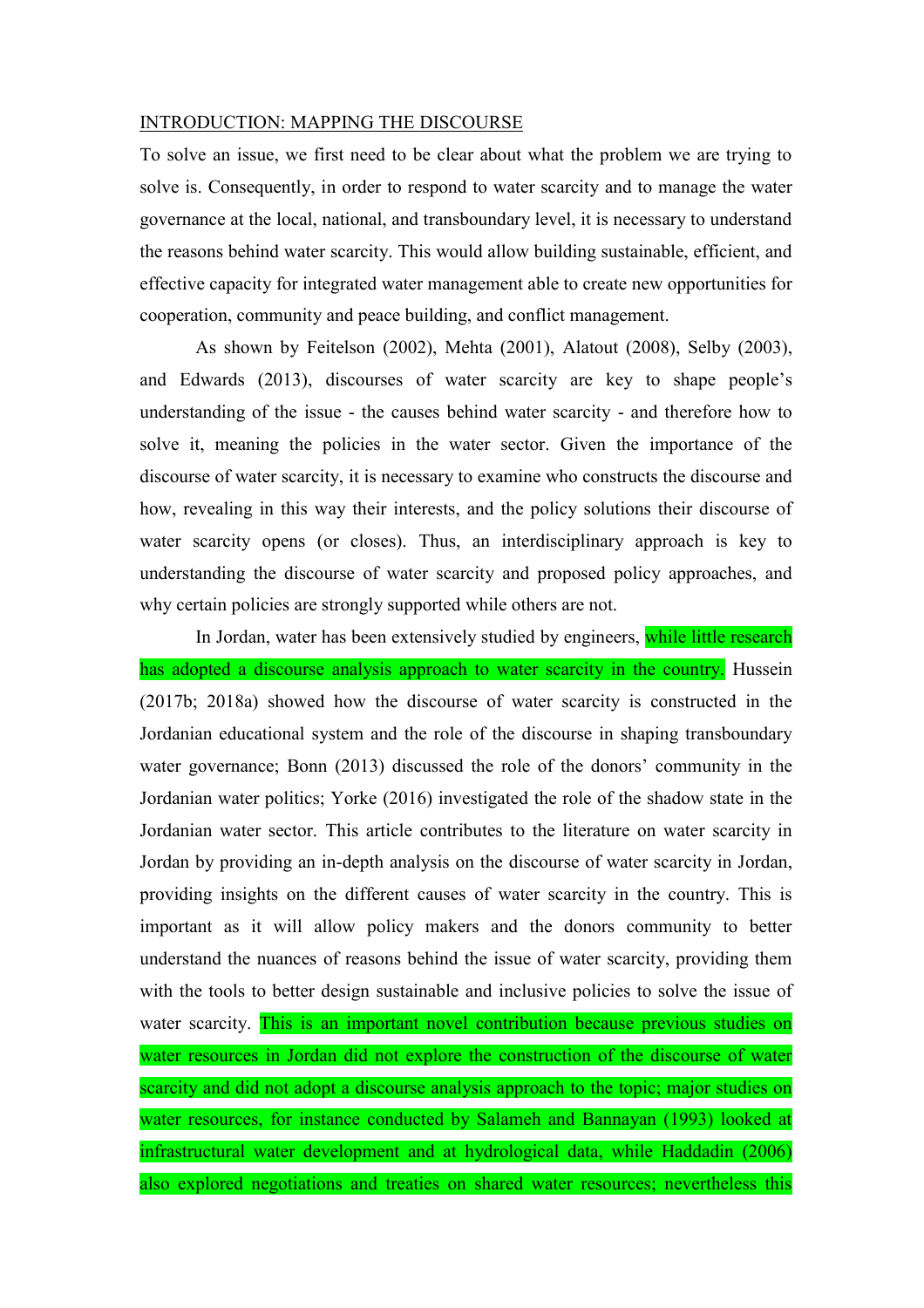article brings a topical and methodological novelty to the study of water resources in Jordan.

This article deploys elements of the theories on environmental discourse analysis. Environmental discourse theory (Hajer, 1995; Dryzek, 1997) emphasizes the importance of discourses in policy making. Discourses play a central role in shaping environmental policy-making as they legitimise and back certain solutions and discredit and silence others (Leach & Mearns, 1996). The peculiarity of environmental discourse theory is its direct link between discourses and environmental policy. Policy makers make sense of the complexity of environmental issues through discourses in order to suggest and identify potential solutions to certain issues (Dryzek, 1997: 9-10). For Dryzek (1997), a discourse is "a shared way of apprehending the world; embedded in language it enables those who subscribe to it to interpret bits of information and put them together into coherent stories or accounts," thus legitimising knowledge and justifying environmental policies (Dryzek, 1997: 8).

This article is guided by the following research question: *What are the elements comprising the discourse of water scarcity, including narratives and sub-narratives?* After conducting the analysis of the interviews, focus groups, and documents collected during fieldwork, the discourse of water scarcity in Jordan emerged as being comprised by two narratives: water insufficiency and water mismanagement. The analysis showed seven subtypes of rationale within the two categories. Hence, for analytical purposes, as shown in Figure  $1<sup>1</sup>$ , this article maps the discourse into two narratives and seven sub-narratives:

- Population growth, immigration, and refugees
- Unfair sharing with neighbouring countries
- Climate change as an additional pressure
- Jordan as an arid and semi-arid region with low precipitation
- Non-Revenue Water: leakages and physical losses
- Non-Revenue Water: illegal wells and illegal uses
- The unsustainable agricultural water use

 $\overline{a}$ 

<sup>1</sup> The size of an oval indicates the dominance of the narrative in comparison to the other oval. The size of a circle inside the ovals indicate the dominance of the sub-narrative in comparison to the other circles in the same oval.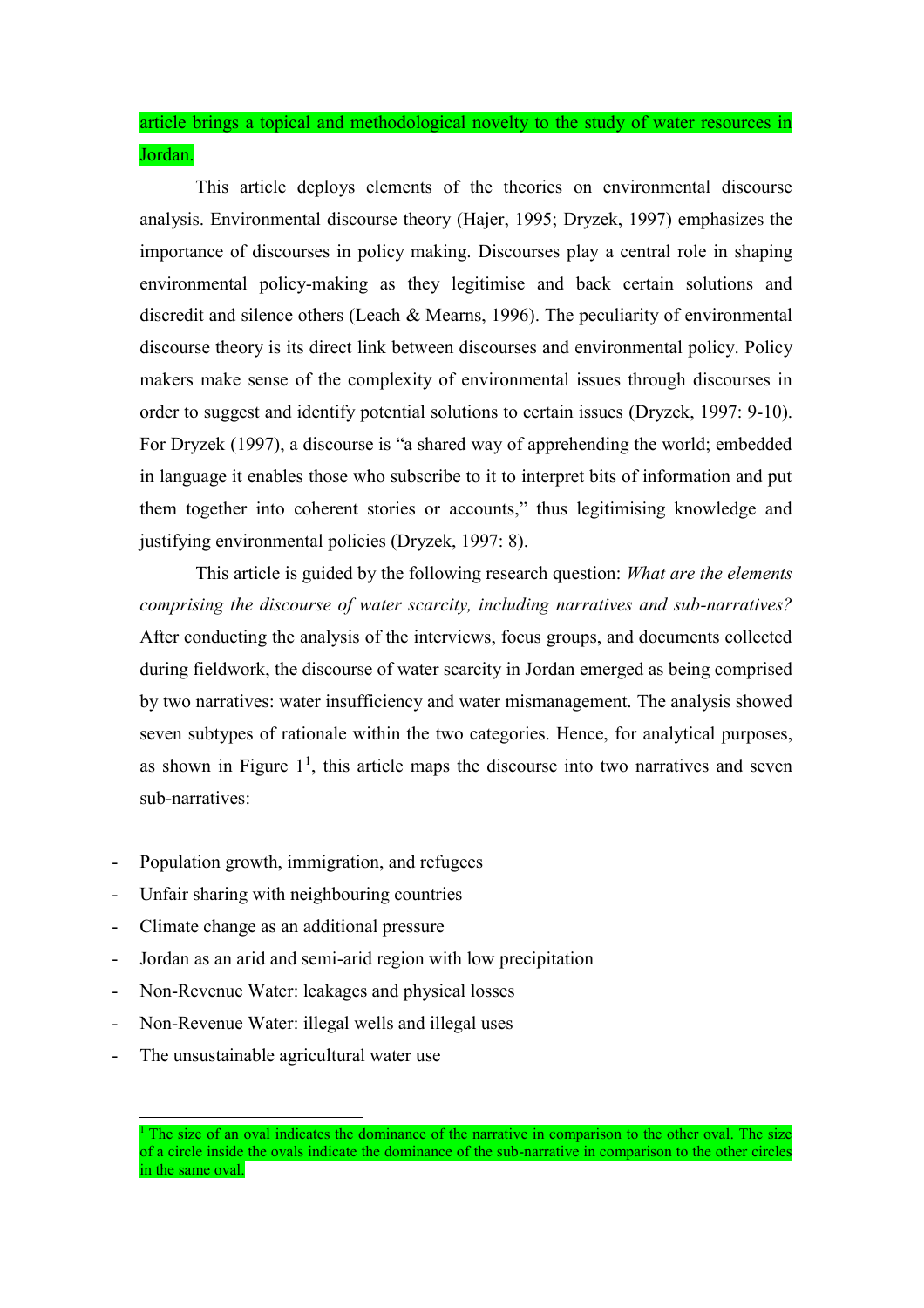Nevertheless, it understands the discourse as fluid and not divided into different parts.<sup>2</sup> This choice is done, as it is believed that it is necessary to first clearly show how the problem is understood, in order to discern the interests and how the discourses relate to the proposed solutions.

# FIGURE 1

To unpack the water scarcity discourse, after a methodological explanation, this article analyses the sub-narratives of the water insufficiency narrative, identifying which sub-narratives relate to which narrative. Then, it examines those comprising the water mismanagement narrative.

## METHODOLOGY

Data utilised in this article have been collected during fieldwork that took place over ten months in Amman, Jordan, between 2014 and 2015. This research made use of qualitative methods of data collection, with interviews as the main method of inquiry.<sup>3</sup> The methods of data collection deployed are: document collection, semi-structured interviews, and focus-groups.

Document collection: texts can produce, reproduce, or contribute to transform a discourse. Hence, key texts, reports, and policies, are central to identify and unpack the discourse of water scarcity in Jordan. Also autobiographies of key figures, former ministers' biographies, academic articles, national policies and strategies, governmental/donors/non-governmental organisations (NGOs) reports and briefings are all key texts that contributes in investigating the discourse of water scarcity. These

<sup>&</sup>lt;sup>2</sup> In fact, the discourse could have been analysed also in other ways, dividing it for analytical purposes not into sub-narratives, but according to other categories to show and highlight other aspects, according to the needs of the analysis. Another way of mapping the discourse is according to the actors constructing them: governmental water insufficiency narrative; and donors and international organisations water mismanagement narrative. Another way of mapping the discourse would be to look at the solutions the narratives suggest.

<sup>&</sup>lt;sup>3</sup> In order to answer the guiding question, it is firstly needed to clarify my understanding of reality, which is that it cannot be captured objectively and neutrally (Julien, 2012: 45-46). While a material objective reality exists, our understanding of it is mediated, mainly through discourses. For instance, hydrological data provide us with information that need to be made sense of, understood, and interpreted. Hence, knowledge is not objective (Murphy, 1997: 5), but as Von Glasersfeld puts it, "it is made up of the network of things and relationships that we rely on in our living, and on which, we believe, others rely on, too" (Von Glasersfeld, 1995: 7). For Kincheloe, "there is no truly objective way of seeing things" (Kincheloe, 2005: 8). To unpack the different perspectives about water scarcity in Jordan, therefore, I opted for a combination of different methods.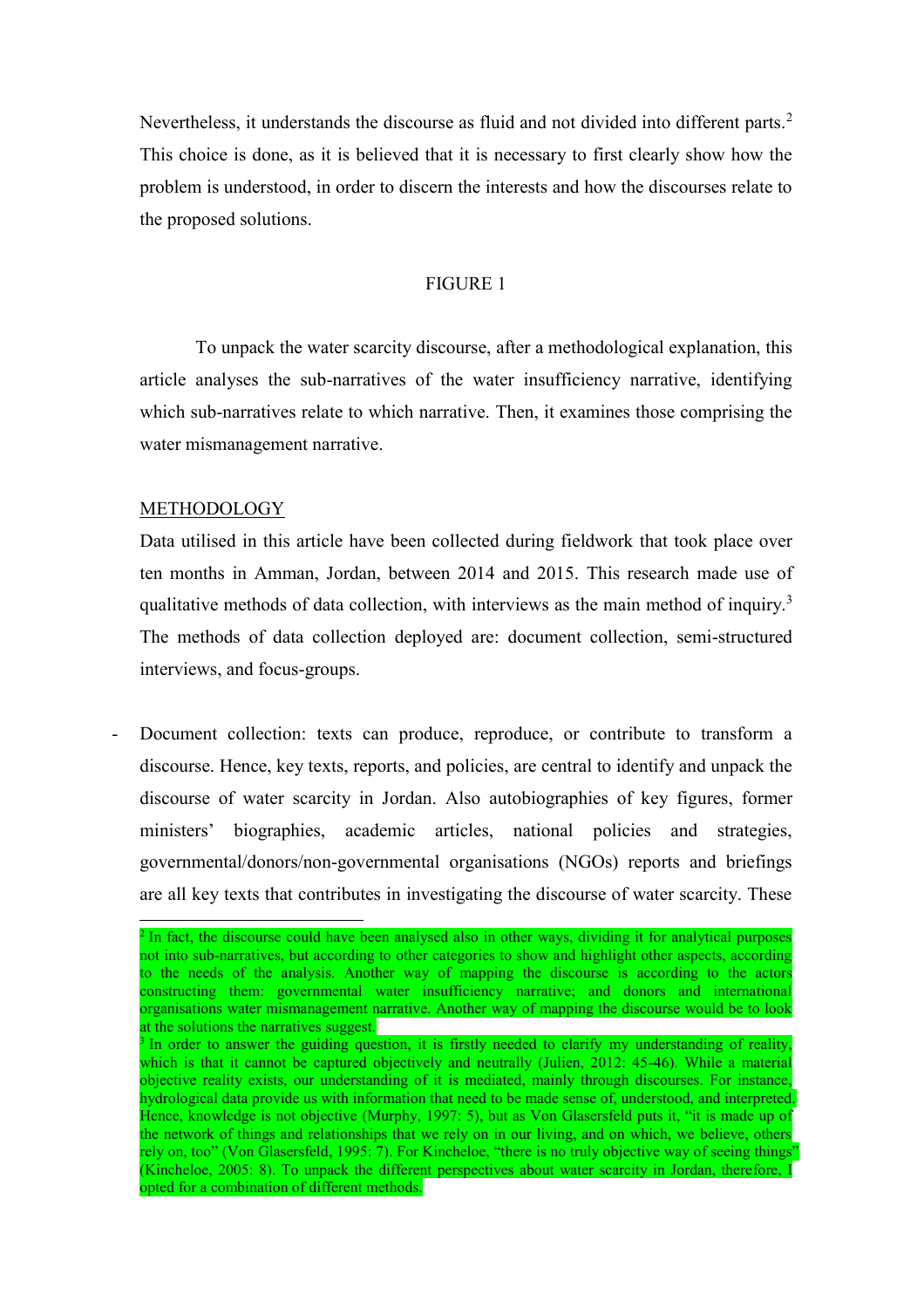documentations help in understanding how the water scarcity discourse is constructed, reproduced, and cemented.

- Semi-structured interview: this method was extensively employed, as it allows collection of data relevant to understand the interests, the power struggle, and hidden stories within and around the discourse. 106 semi-structured interviews were conducted. This method was used to interview policy-makers and actors involved in constructing or deploying the water scarcity discourse. This kind of interview made it easier to uncover the background stories often hidden to the public, to collect data about on-going negotiations. As water is a high political issue, there are not many available written sources on the Jordanian-Syrian and on the Jordanian-Israeli Joint Water Committees activities or on the current hydropolitical relations. This method also allows collecting data to investigate the reasoning behind specific wording in reports and declarations.
- Focus-groups: this method was employed at the beginning of the fieldwork in order to gauge the general discourses around water scarcity in specific groups, such as farmers, Bedouins, and youth. It was also deployed at the end in order to test and verify the discourses that have been emerging through the analysis of documents and interviews.

The target group for the interviews is as diverse as the data needed to answer the research question.<sup>4</sup> As shown in Table 1, in order to investigate the discourse of water scarcity, the target group is: academics, governmental employees, donors' organisations employees, international organisations employees, employees of NGOs, journalists, former and current ministries, members of political parties, diplomats, members of the parliament, employees of water utilities, farmers, Bedouins, and teachers.

# TABLE 1

l

<sup>&</sup>lt;sup>4</sup> The interviewees I met are the relevant ones as I considered the constituencies and groups they represent, those involved in the different stages of the policy process, and those involved in constructing and reproducing the discourse. For every organisation I tried to interview several people with different roles within the same organisation, in order to capture different perspectives. For instance, concerning the educational system, I have collected and analysed textbooks, interviewed relevant personnel at the Ministry of Education, and teachers and students from different schools and different parts of the country (Hussein, 2017b). Concerning non-revenue water, I have interviewed employees from: donors' organisations, water utility companies, technical unites of the Ministry of Water and Irrigation (MWI), community leaders, water users associations in the Jordan Valley, farmers using legal wells, and those using non-licensed wells.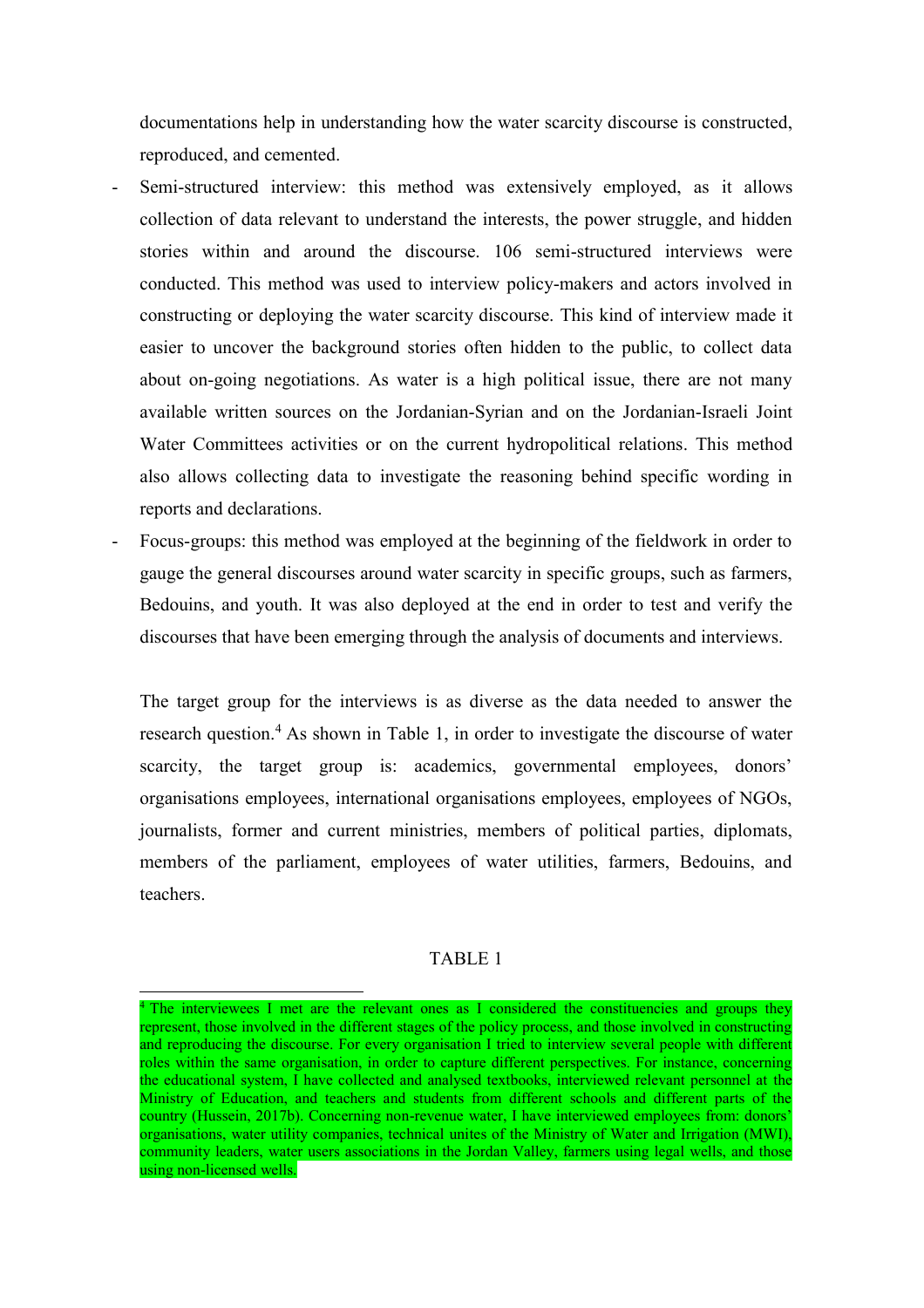Initially I interviewed employees of the main Jordanian environmental NGOs, Jordanian academics that published extensively on water resources in Jordan, high level officials from the main relevant governmental institutions, and water managers from donors organisations. During these meetings, I asked them who else in their opinion could be useful to interview on this topic, proceeding therefore with a "snowball system." The interviews aimed at capturing the emphasis that the respondents put on the different causes of water scarcity they mentioned. Hence, they were asked questions like: To what extent there is water scarcity in Jordan? What are the causes behind water scarcity? Why do you think so? These questions allowed identifications of the different causes of water scarcity, and according to how they were answering, also mapping of what causes were felt to be more important than others. The follow up questions also allowed identification of the sources behind their answers; for instance, many youth explained that their knowledge was heavily influenced by textbooks; others by media; and policy makers by specific governmental declarations, conferences, or ministerial reports. A second set of questions explored what, in their opinion, would be the necessary solutions to solve water scarcity.

The interviews were useful also to test the discourses identified after the analysis. During the ten months of fieldwork, I have met multiple times with some of the key expert interviewees, asking them to comment on declarations or pieces or information collected in previous interviews, presenting them anonymously, or about new reports or policies I came across after having met them the first time.

Concerning documentation, I analysed media, academic articles, and reports. As for media, I have considered three national newspapers: The Jordan Times, Al Rai, and Ad-Dustour. The former one is the main newspaper in English in Jordan, while the latter two are the oldest and most widely circulated Arabic newspapers in the country. Concerning academia, I have analysed the academic articles published on the issue of water scarcity in Jordan in the past twenty years, as well as declarations and presentations in academic conferences. Concerning donors, international organisations, and NGOs, I have considered the reports of the organisations published on the issue of water scarcity and water policy in Jordan. When it comes to governmental reports, I analysed relevant reports and policies of the ministry of water and irrigation (MWI), ministry of environment, and ministry of agriculture.

Finally, discourse analysis has also been deployed for the analysis of the data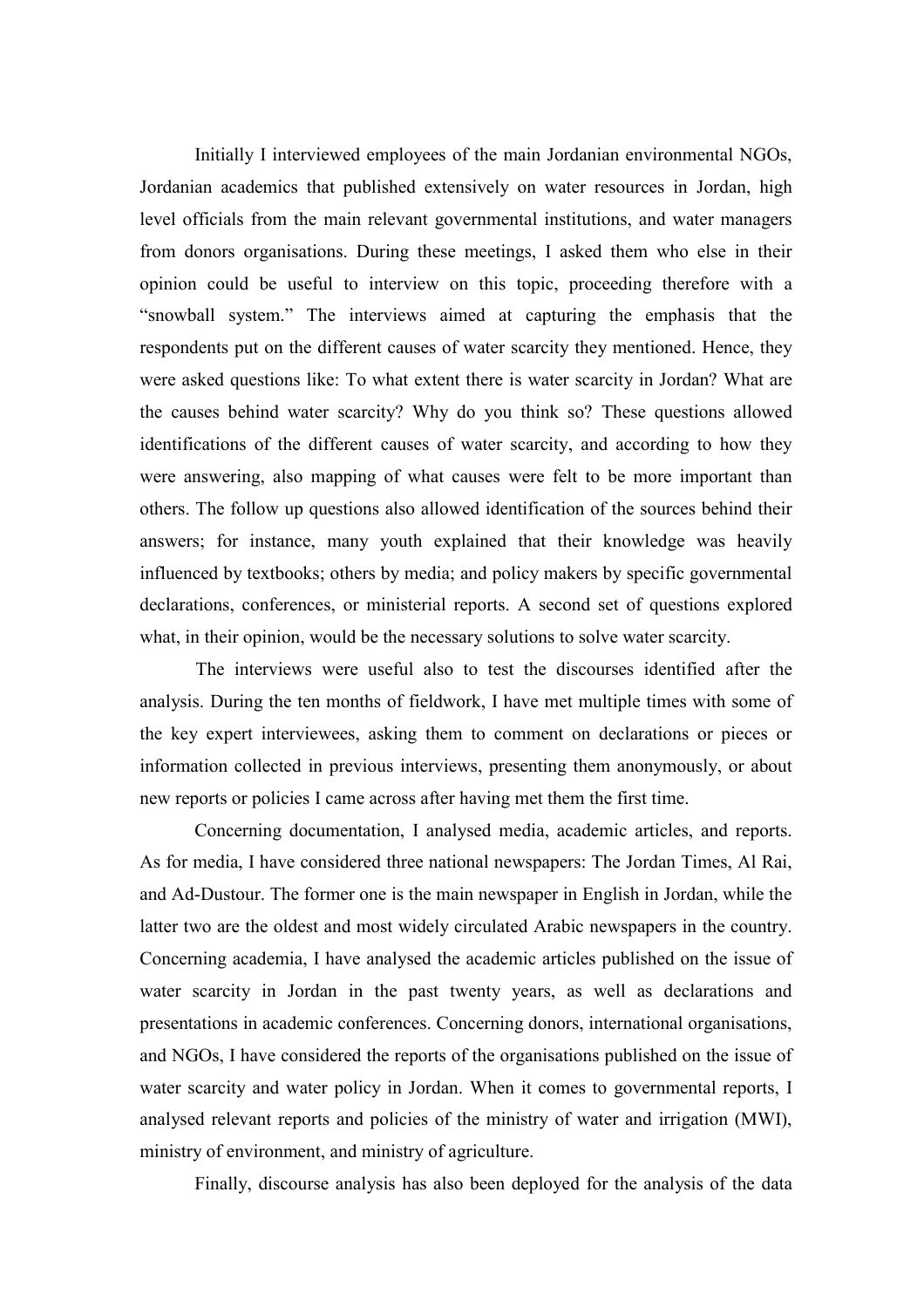collected. This method of data analysis allowed to identify the discourse, narratives, and sub-narratives, and to test them. Data has been analysed looking for returning patterns and themes seen as causes for water scarcity, while the importance of the different reasons has been measured through the emphasis given to the different causes during the interviews and in the written documentation.

## THE WATER INSUFFICIENCY NARRATIVE

The water insufficiency narrative identifies the reasons for the issue of water scarcity in the limited supply, namely the limited or decreasing water resources and the factors increasing the demand side (Rijsberman, 2006: 6). There are four sub-narratives comprising it. The first one considers population growth, in particular waves of immigration and refugees, as the cause for water scarcity. The second one identifies the unfair sharing over the transboundary water resources with neighbouring countries as the reason for water scarcity. The third one argues that climate change is putting an additional pressure and intensifying the water scarcity in the country. The fourth one describes water scarcity as due to Jordan's natural condition of semi-aridity and aridity and to the low precipitation. For each sub-narrative, this section examines: the actors constructing them and the main texts source of interpretation.

# The sub-narrative of population growth, immigration, and refugees

The first sub-narrative sees the problem of water scarcity as due to the rapidly increasing population, immigration, and waves of refugees. Academics, governmental employees, donors, and international organisations mentioned in all the interviews that a very important reason for water scarcity is population growth (e.g. interviews with governmental personnel 8, 14, 17, 18, 22, 25, and 42, with donors 28, 39, and 45, and with academics 3, 4, 7, 11). This reason was not simply mentioned, but emphasised by the interviewees, in reports, and articles as the biggest issue when it comes to why there is water scarcity in Jordan. As also shown in Table 2, for instance, a former minister of the MWI (interview 52) emphasised that in 1940s only 350,000 people lived in Jordan, "while today about nine million live here, therefore the per capita water share has decreased." A Jordanian professor underlined how "water scarcity has been caused and further exacerbated by the waves of refugees: in 2010 we had a population of about six millions, while today we are closer to ten millions. The resources have not increased. It's logical therefore that the increased demand due to a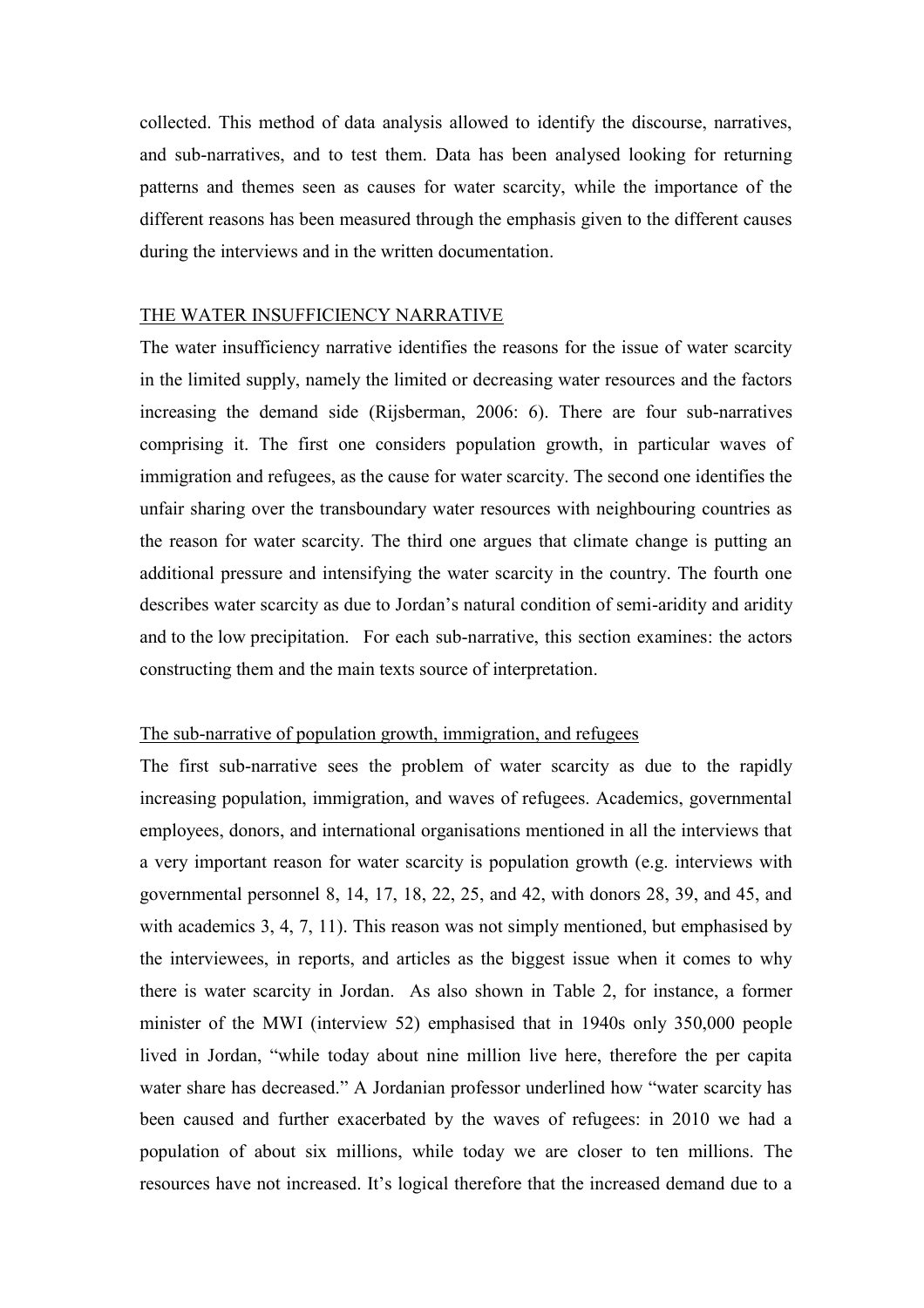growing population is what brought us to this water scarcity crisis" (interview 11).

### TABLE 2

The MWI has also published the "Cost of hosting Syrian refugees on water sector of Jordan" report published in 2013 on the impact of the Syrian refugees on water resources both in the short term and in the long term, considering direct and indirect costs (MWI, 2013: 19-22). This text is often cited as a text supporting this subnarrative by other governmental personnel, academics, and the media. Hana Namrouqa, environmental journalist for The Jordan Times, uncritically reproduces this aspect from the MWI in many articles, stressing the role of the Syrian refugees in increasing the water scarcity in Jordan:

"The deteriorating regional conditions and turmoil have led to waves of hundreds of thousands of refugees flowing into Jordan, pushing it over time from being one of the world's 10 water-poorest countries in the world, to the fourth and now the second, according to ranking by the United Nations, Ministry of Water and Irrigation Spokesperson Omar Salameh told The Jordan Times. […]. The main challenge to the water sector, according to [the government coordinator for human rights report on challenges the water sector is facing], is the increasing demand for water due to the ongoing influx of Syria refugees into the country" (Namrouqa, 2014d).

Population growth, immigration, and refugees are reasons that are mentioned by donors and international organisations when discussing water scarcity. They acknowledge that population growth is putting a pressure on the water resources. This emerged in interviews 28, 39, 45, and also in several reports including a Japanese International Cooperation Agency (JICA) report that says that "the rapidly increasing population is putting heavy pressure on the limited water resources" (JICA, 2014: 3). However, international organisations and donors recognise that this is adding pressure on water resources in Jordan, but its impact is limited compared to the sub-narrative comprising the water mismanagement narrative, as discussed below (ICRC, 2015: 16- 17).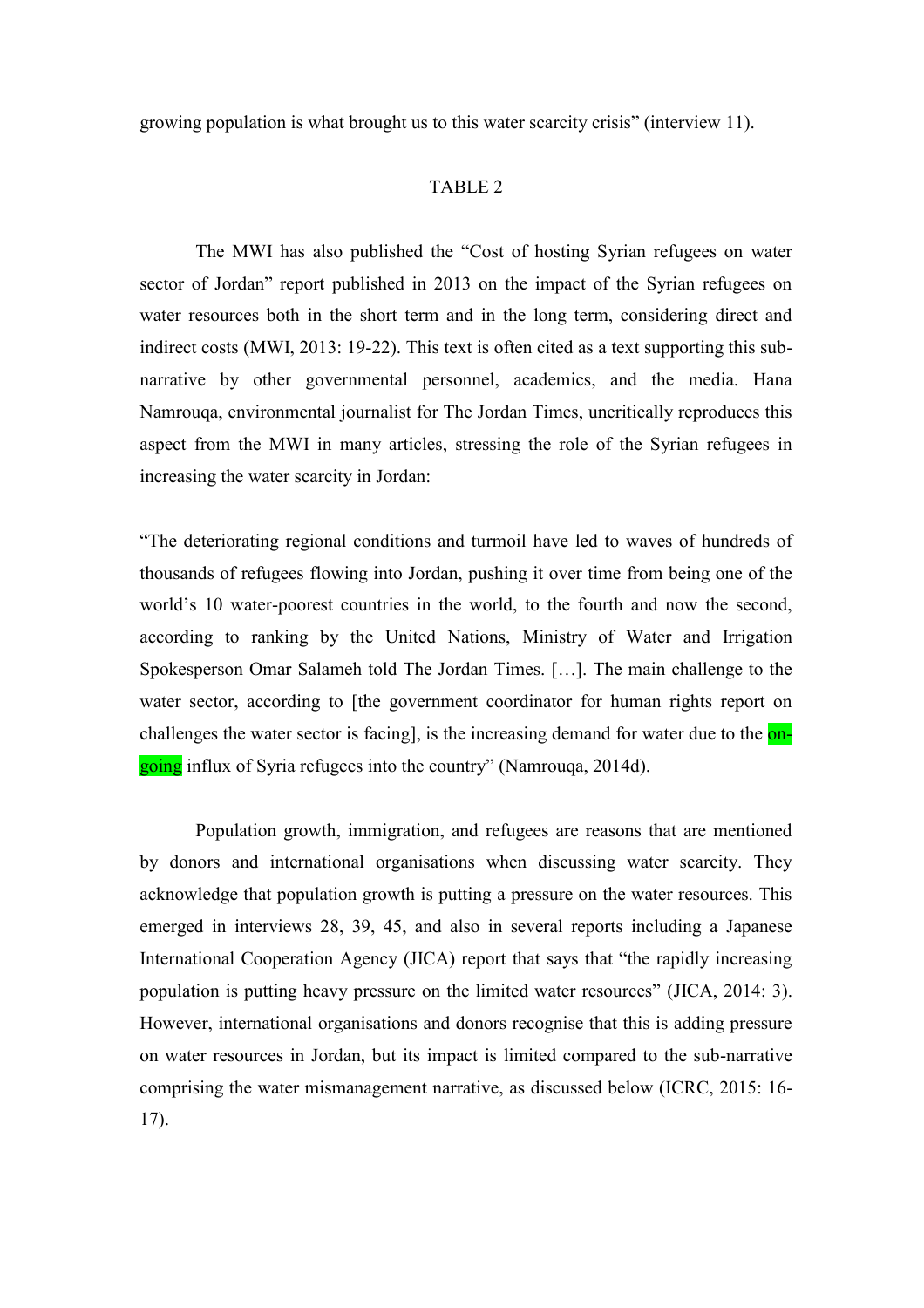#### The sub-narrative of unfair sharing with neighbouring countries

On the one hand, from the interviews it emerged that current senior government personnel from the MWI, MoPIC, and the Ministry of Foreign Affairs (MFA) see the problem as lying in the relations with Syria over the Yarmouk (Hussein and Grandi, 2015; 2017; Hussein, 2017c). Instead, those at the Ministry of Agriculture (MoA) were more sceptical with seeing Israel as respecting the equitable and reasonable share of Jordan and saw in both Israel and Syria most of the reason for water scarcity in Jordan. On the other hand, low-ranking governmental employees, individuals, political parties, members of the parliament (MPs), former ministries, farmers associations, and NGOs consider Israel as the main obstacle to having an equitable and reasonable share of the transboundary water flow. This emerged in the interviews, including those with MWI staff (interviews 18 and 42), former MWI ministers (interviews 52 and 63), and NGOs (interview 72). Nevertheless, Mohammad Najjar stated in 2010, when he was minister of the MWI, that "Jordan receives its allocated water shares in full under the Jordan-Israel Peace Treaty's second annex" (Namrouqa, 2010a). The current MWI, MFA, and MoPIC senior staff stressed that the problem lies in the relations with Syria, which is not respecting the 1987 bilateral treaty. This is also reported in articles in the newspaper in Arabic Al Rai, which underline that Syria is not giving the right share of the Yarmouk to Jordan, undermining agriculture on the Jordanian side while supporting farmers on the Syrian side (Al Rawashdeh, 2011, 2012a, 2012b). Instead, a former MWI minister (interview 63), as well as a Jordanian NGO (interview 72) argued that the major problem is the 1994 Israel-Jordan peace treaty that does not ensure an equitable and reasonable allocation to Jordan. Adnan Khaddam, head of the Jordan Valley Farmers' Union, argues that Israel is not respecting the 1994 Israel-Jordan peace treaty, as "Israel's excessive pumping contravenes the Israel-Jordan peace treaty signed in 1994" and considered therefore taking legal actions against Israel (Miller, 2012).

Only one donor emphasised in an interview (28) this element as a cause for water scarcity, while the other donors interviewed overlooked this aspect. Nimry from The Jordan Times underlines that "shortages in Jordan are worsened by the fact that we share most of the surface water with neighbouring countries" (Nimry, 2013). Al Hamidi writes in the newspaper in Arabic Al Rai that an important aspect of water scarcity is the fact that 90% of the surface water resources are shared with neighbouring countries. He underlines that the water of the Jordan River cannot be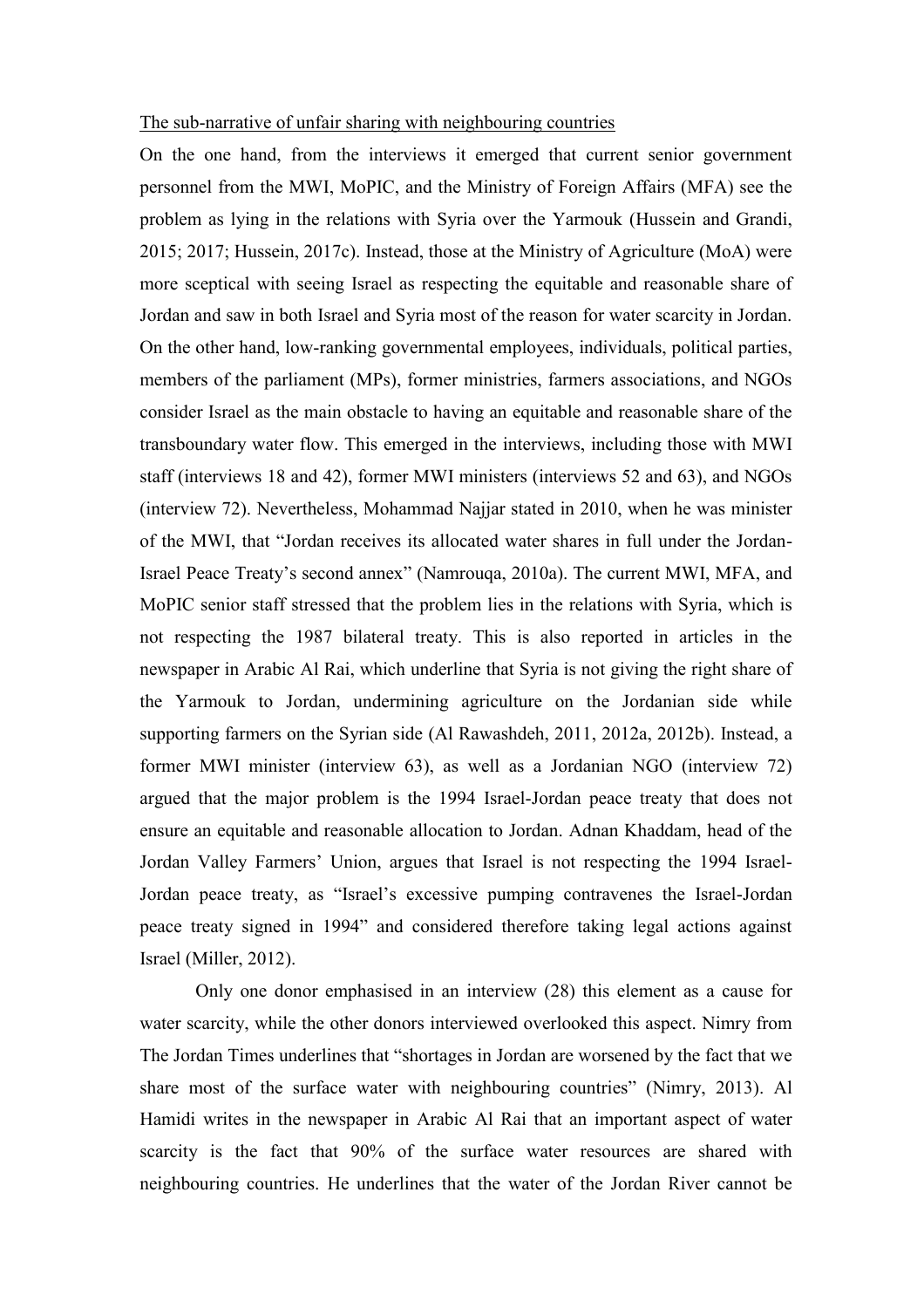used for agricultural or industrial purposes by Jordan due to the continued pollution and violations from the Israeli side (Al Hamidi, 2012). As it emerges in Figure 1, this sub-narrative is relatively less powerful than the population growth, immigration, and refugees' one as it is not often mentioned by donors and international organisations compared to the previous sub-narrative.

Concerning what it is meant by "fair", the interviewees never explicitly referred to international law or to the 1997 United Nations Convention on the Law of the Non-Navigational Uses of International Watercourses. Concerning the Jordanian-Syrian hydropolitical relations, fair is perceived as having the bilateral agreement respected and not violated. Concerning the 1994 Jordanian-Israeli treaty, fair was used to describe both the correct implementation of the treaty, as well as to challenge the water allocation among the riparian countries of the Jordan River Basin, which is seen as inequitable by several NGOs and academics (see Messerschmid and Selby, 2015).

Overall, this sub-narrative is constructed and strongly emphasised by the government, and is generally accepted and is aligned with the thoughts of academics, MPs, political parties, media, and NGOs. Donors and international organisations are more lukewarm about this sub-narrative.

#### The sub-narrative of climate change as an additional pressure

The third sub-narrative under the water insufficiency narrative sees water scarcity as due to the impacts of climate change and climate variability to the water sector. Those are identified in temperature increases, decrease in precipitation, droughts, and increase in evaporation. These are resulting in a reduced recharge of aquifers and surface water, and in a decrease in the quality of surface and groundwater resources (MoE & UNDP, 2014: 21).

In the interviews and reports, climate change was mentioned as one of the causes of water scarcity, although not as the major one, but it still emerged as a relevant sub-narrative: climate change was seen as adding a pressure to water scarcity. This aspect emerged during the interviews with academics, ministerial employees, donors, and NGOs (for instance interviews with academics 3, 4, 7, 11, 30, with the MWI staff 8, 14, 17, 18, 22, 42, with donors 16, 28, 45, and with NGOs interview 48)(Earle et al., 2015: 55). In the interviews, no one challenged or denied the impacts of climate change in Jordan. The Ministry of Environment (MoE) and the United Nations Development Programme (UNDP) emphasised this sub-narrative through key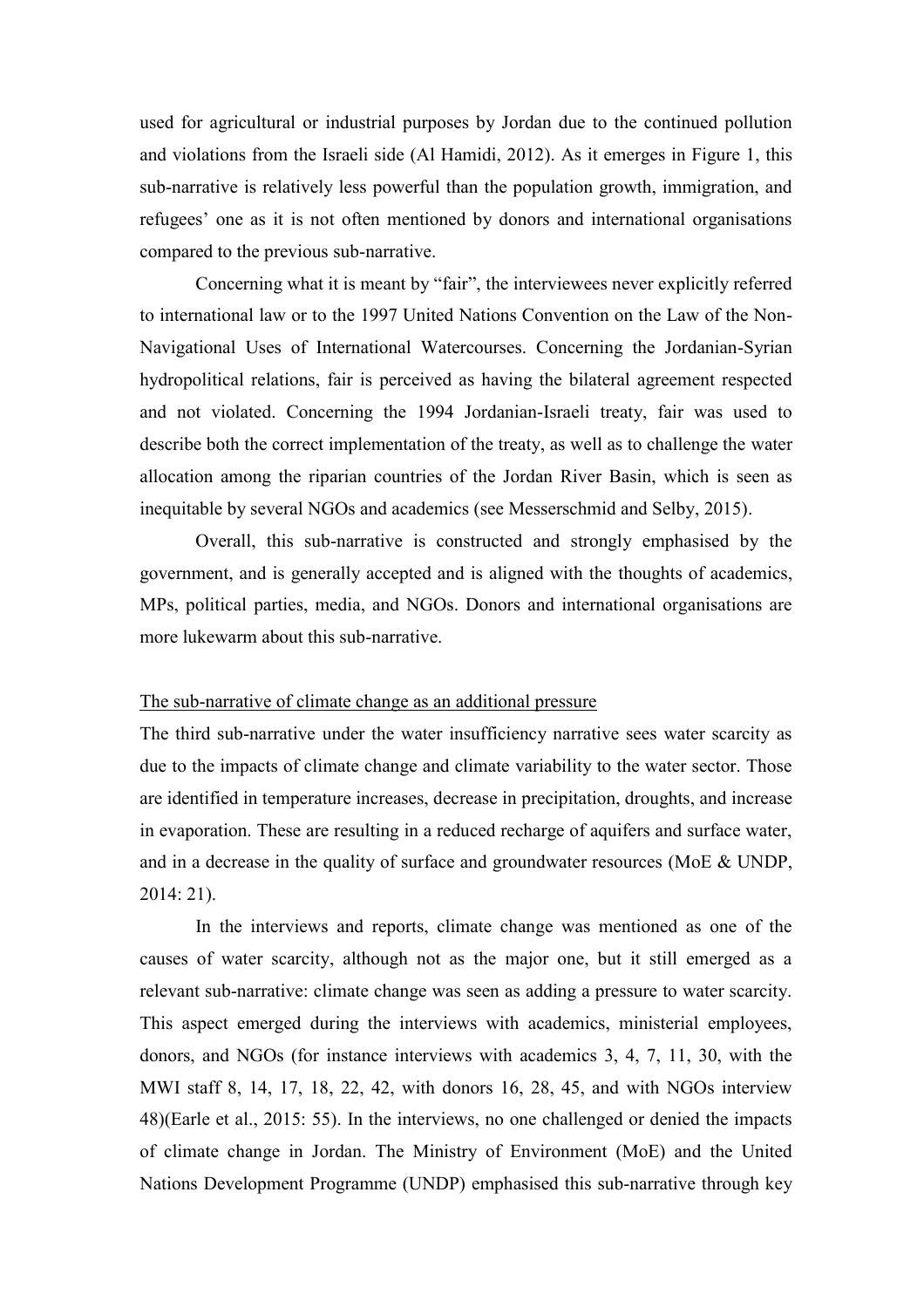texts and reports, within and in line with the global discourse of climate change produced by the United Nations Framework Convention on Climate Change (UNFCCC). Texts mentioned as sources for this information are the Jordan National Communication to the UNFCCC (MoE & UNDP, 2009, 2014), the 2013-2020 Jordan Climate Change Policy (MoE & UNDP, 2013), and the national water budget reports of the MWI. In light of the second and third national communication to the UNFCCC, the MWI is updating the National Water Strategy to include the impacts of climate change, which were overlooked in the 2008 edition.

The former minister of environment Khalid Irani stated that "at the adaptation front Jordan is facing a severe challenge in water scarcity to be magnified by the impacts of Climate Change," seeing climate change as magnifying and putting an additional pressure to water scarcity (MoE & UNDP, 2009: 1). Media reproduces several times the governmental position also on this sub-narrative: for instance, Namrouqa emphasised that "expert believe" that "climate change has already caused a 30 per cent reduction in the kingdom's surface water resources" (Namrouqa, 2009a). Also Al Rawashdeh mentions in the newspaper in Arabic Al Rai climate change as contributing to the decrease of the water resources in northern Jordan (Al Rawashdeh, 2011). The environmentalist Wardam describing the initial findings of the mentioned reports on the impact of climate change on the Jordanian water resources, underlines that "the reality check of the expected water situation in the Kingdom is alarming. This is common knowledge, even to schoolchildren in the country, but the exact nature of the combined impact of climate change on the already exhausted water supply has barely been studied" (Wardam, 2009). Jordanian academics' thoughts are also aligned and coincide with the governmental position of seeing climate change as adding a pressure on water scarcity, backing this sub-narrative, as emerges for instance in the words of Al Omari, Salman, and Karablieh from the University of Jordan: "the impact of climate change on water resources and demands in arid and semiarid regions like Jordan is projected to be severe. […] Challenges that complicate the water situation in Jordan, especially when coupled with the projected negative impacts of climate change" " (Al-Omari, Salman, & Karablieh, 2014: 2). Donors also reproduce this element in their conferences, reports, and declarations. For instance the German donor agency (GIZ) in their "Management of Water Resources" section, state that "with less than 150 cubic metres of water available per capita each year, Jordan ranks among the world's most water-poor countries. This situation is exacerbated by the impacts of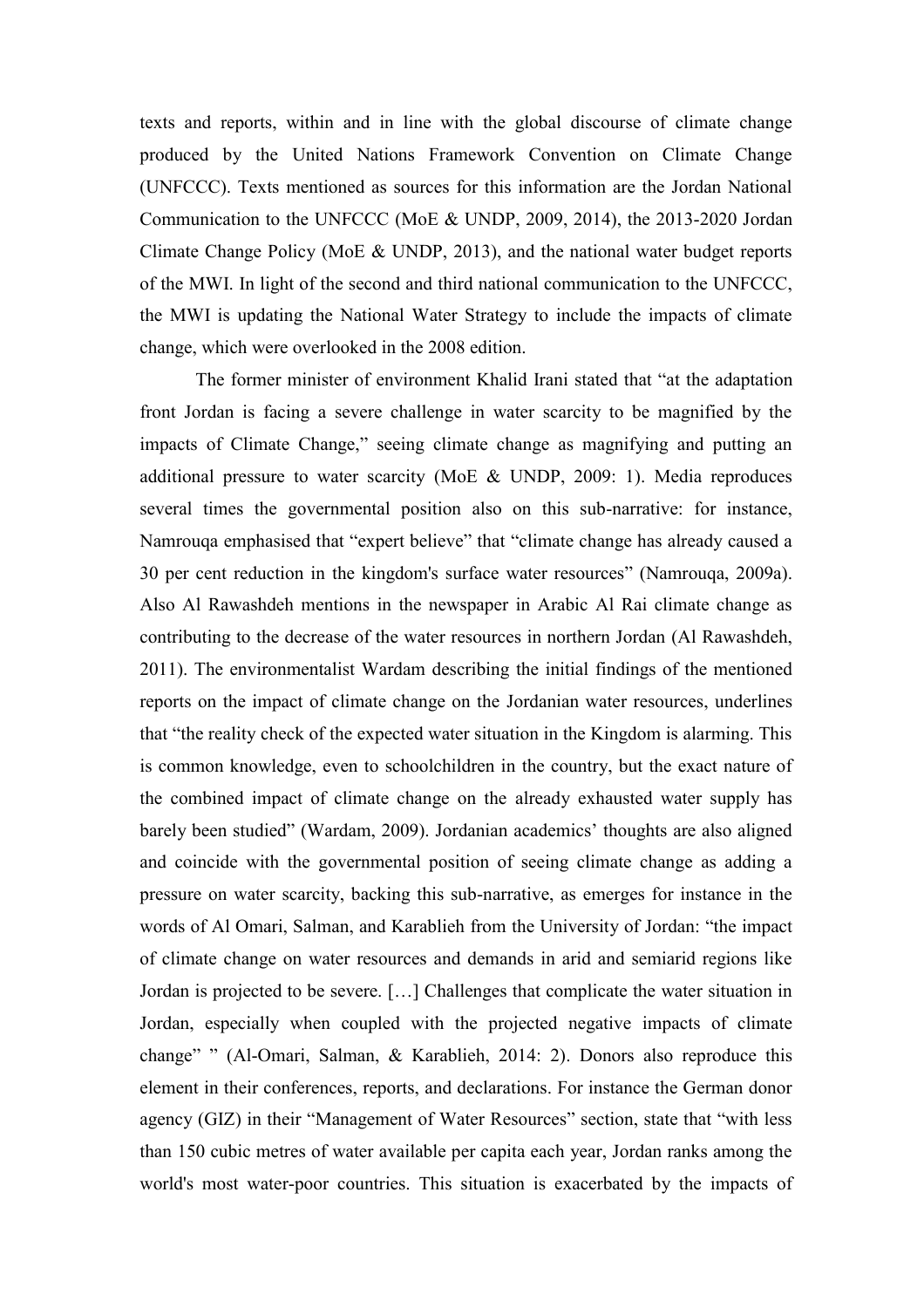climate change" (GIZ website). Also USAID emphasises repeatedly the climate change aspect, for instance stating on their website that "Jordan is among the driest countries in the world, and climate change trends threaten an even more arid future" (USAID website).

### The sub-narrative of Jordan as an arid and semi-arid region with low precipitation

The fourth sub-narrative under the water insufficiency narrative sees the issue of water scarcity as due to the arid and semi-arid territory with low precipitation in which Jordan lies; territory where the precipitation rate is less than 200 mm in around 90% of the country. This sub-narrative emerged several times in interviews with academics (interviews 3, 4, 7, 11) and employees, managers, and directors at the MWI and MoA when asked why there is water scarcity in Jordan (interviews 8, 9, 14, 17, 18, 22, 25, and 42).

Academics, NGOs, governmental reports, and donors contribute to reinforce this sub-narrative. For instance, the first paragraph of an academic article of Ghanem, from the University of Jordan, underlines that *"*a large part of Jordan is arid and semiarid, about 90% of its area has an annual rainfall totally less than 200 mm on average, most of it evaporates back to the atmosphere" (Ghanem, 2013: 203). Munther Haddadin, former minister of the MWI, when describing the Middle East and North Africa (MENA) region, also emphasises that the "MENA has the most desert and arid areas per capita" (Haddadin, 2001: 461). The governmental voice reproduced by media emphasises that "Jordan, the world's second water poorest country […] relies mainly on rainwater, but only 1.1 per cent of its total area receives an average of 400-600 mm of rain a year, according to official figures. Approximately 91 per cent of Jordan's total area of 97,000 square kilometres is situated in arid areas with an annual rainfall average of 50-200 mm, while 2.9 per cent of the country's land is categorised as semiarid" (Freij, 2014). Jordan is defined in the MWI reports as a "resource-starved" country and "is classified as semi-arid to arid region with annual rainfall of less than 200 mm over 90% of the land" (MWI, 2014: 3). Also, Rania Abdel-Khaleq, manager at the MWI, wrote with Dziegielewski in an academic article that "Jordan is a semiarid country with very limited freshwater resources" and went on emphasising the aridity of the country as a cause for its water scarcity (Abdel Khaleq & Dziegielewski, 2006: 216). Limited precipitation and the arid nature of Jordan were also mentioned as causes of water scarcity in two interviews with donors (interviews 28 and 45), but the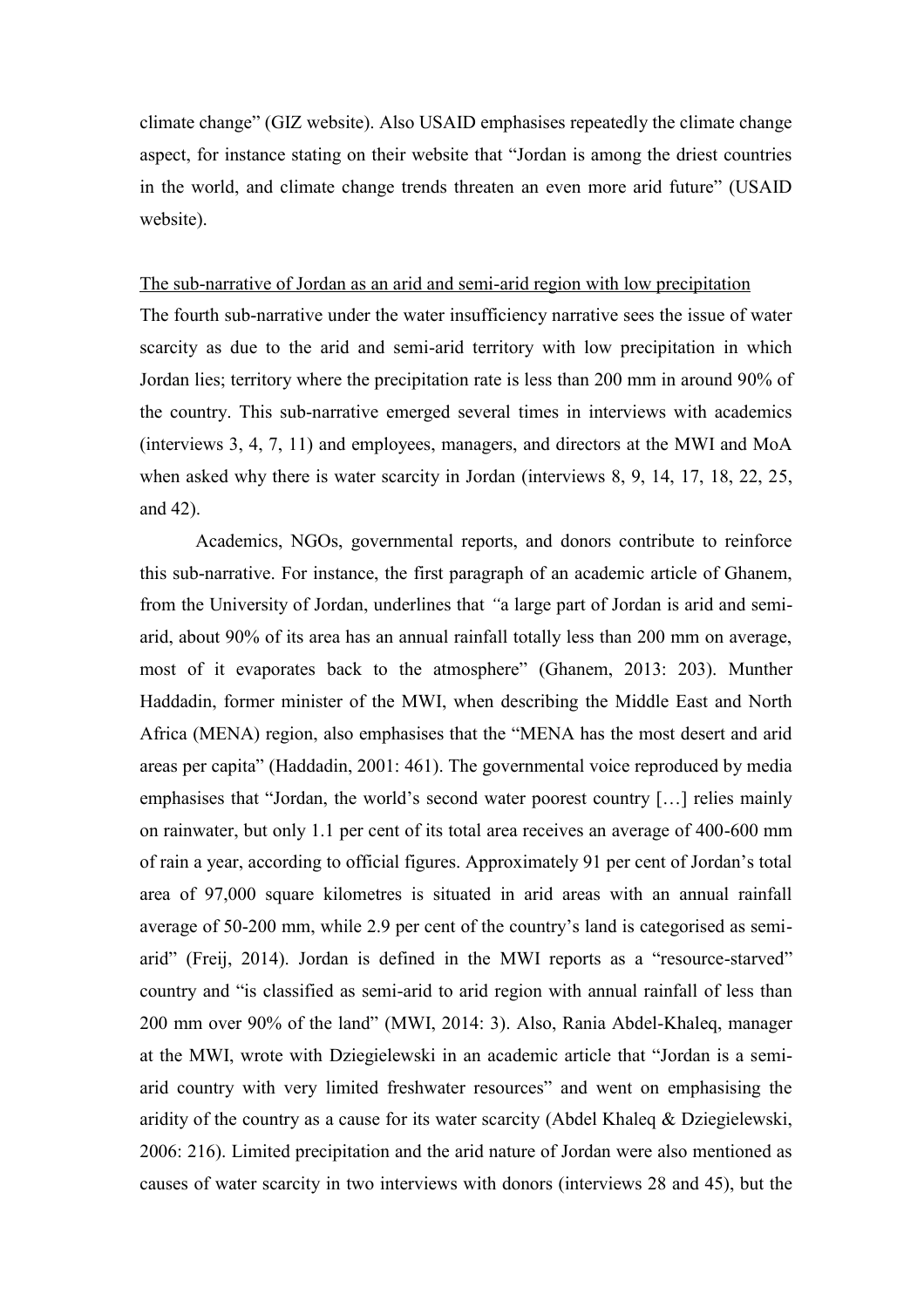interviews with donors generally did not focus or even mention aridity as a main cause of water scarcity.

Concerning the texts that are a source of interpretation for this element, the water budget reports of the MWI and the reports of the water research studies unit in the ministry were mentioned by several governmental interviewees in order to show and prove the low precipitation rate in Jordan. This sub-narrative is emphasised by the government, mainly the MWI and its reports, and coincides with the thoughts of different ministries, academics, and a few donors.

## THE WATER MISMANAGEMENT NARRATIVE

This section analyses the water mismanagement narrative, which identifies the reasons for the issue of water scarcity on the mismanagement of the water resources (Rijsberman, 2006: 3). This narrative attributes water scarcity primarily to bad governance and mismanagement of the water sector, and a lack of economic investment and development of the water resources, de-emphasising the causes promoted by the water insufficiency narrative. This section examines the subnarratives comprising this narrative, which are: Non-Revenue Water (NRW) due to leakages and physical losses, NRW due to illegal wells and illegal uses, and the unsustainable agricultural water use. NRW is different from Unaccounted for Water (UFW) because the latter is water produced by a provider but not billed due to losses, illegal uses, and wrong metering. NRW instead includes UFW plus authorised unbilled uses like uses for public buildings, fire-fighting, etc. (IB-NET, 2005). In the case of Jordan most reports use NRW rather than UFW. For this reason, it is more practical to consider NRW rather than UFW for the scope of this article.

# The sub-narrative of Non-Revenue Water: leakages and physical losses

The first sub-narrative under the water mismanagement narrative identifies the main reason for water scarcity in the striking percentage of water resources lost in Jordan because of NRW due to leakages and physical losses. In the interviews with donors and international organisations, NRW due to leakages and physical losses strongly and overwhelmingly emerged as one of the main causes for water scarcity in the country.

Reports, declarations, and studies of donors, international organisations, and water utilities highlight NRW due to leakages and physical losses as a major cause of water scarcity in Jordan. In the interviews, when they were asked about the causes of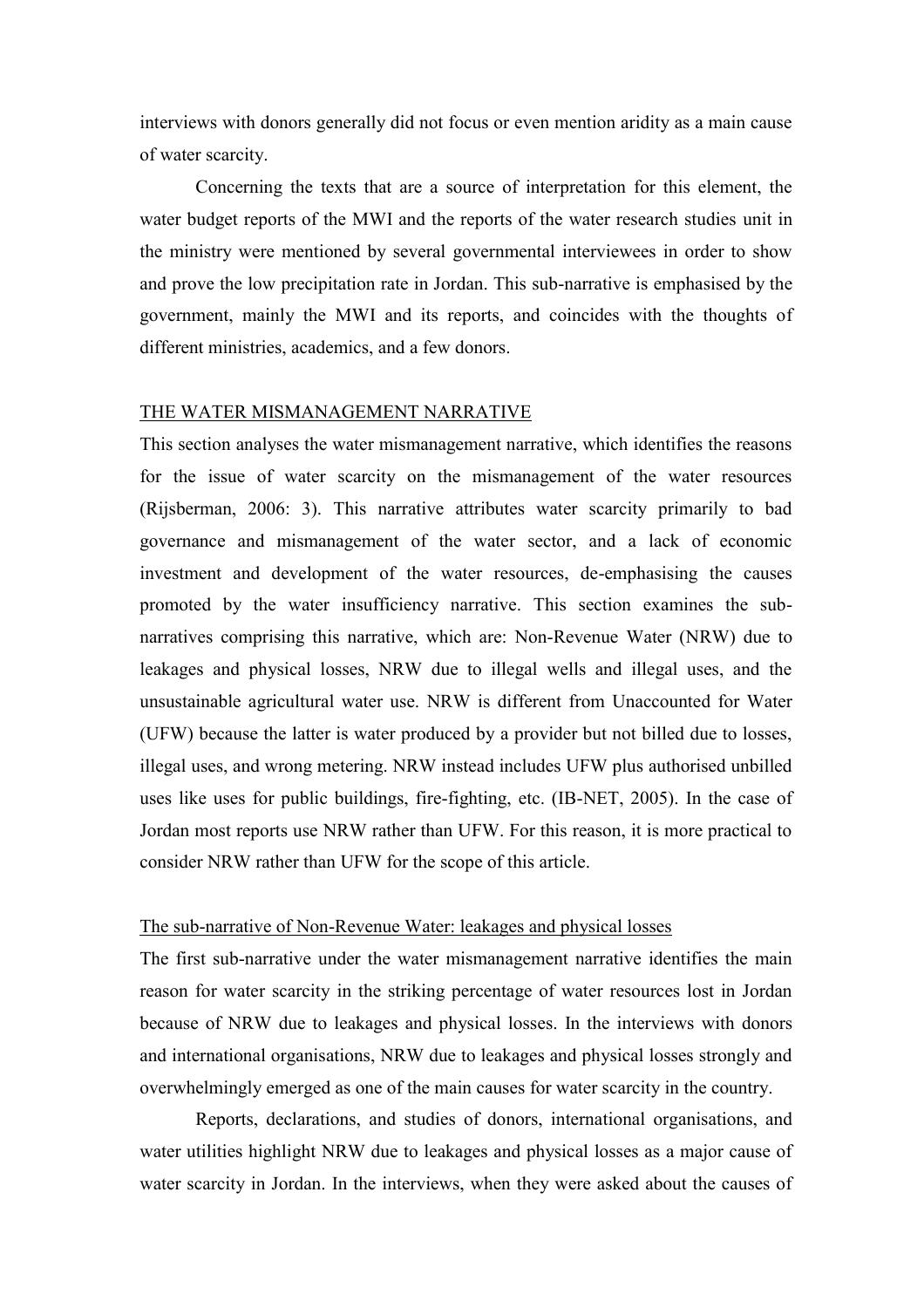water scarcity in the country, they have always mentioned the elements of this subnarrative as a very important aspect causing water scarcity. For instance, JICA's report underlines that in Jordan "NRW reaching more than 50% of water produced as of 2002, is becoming an urgent issue" both in urban and agricultural areas (JICA, 2014: 3). Hani Kurdi, Deputy Chief Program Officer of JICA Jordan emphasises that "reducing the high ratio of Non-Revenue Water (NRW) in the networks is one of JICA technical assistance projects" in order to improve "efficient management and effective use of water resources" (JICA, 2014: 6). Also GIZ identified NRW due to leakages and physical losses as a major issue, and has been working through projects aiming at reducing physical losses through improving the pipelines network and the metering system. It has been doing so by involving the private sector and enhancing their participation and partnership with the public sector (Luck, 2008). GIZ's focus is on increasing efficiency by reducing NRW, however focusing more on the physical losses rather than on the illegal uses and losses (ibid.). Also USAID, through the Millennium Challenges Cooperation and the Institutional Support and Strengthening Program (ISSP), focuses on NRW due to leakages and physical losses, and links it to the performance of the water utilities in Jordan. For USAID, the high level of NRW in the case of the water utilities of Miyahuna and Yarmouk Water Company (YWC) means that the performance of the management of the water resources needs to be improved at the company level through institutional reforms (ISSP, 2012a: 31-32). This emerges from the report, which emphasises that "tightly linked to the utility performance […] is the issue of nonrevenue water" (ISSP, 2012a: 31). Also, "it is essential that skills of the NRW detection and reduction are transferred to the local utility, and that NRW reduction is institutionalised" (ISSP, 2012a: 33). UN agencies and other Western donors also underlined in the interviews that NRW due to leakages and physical losses is a major reason for water scarcity in Jordan (interviews 81, 89, 32, 45, 58, 59). As the head of the water program of a donor agency said, it makes no sense to pump expensive water from Disi, which is a non-renewable aquifer, for 300 km to Amman if 50% is then lost due to leakages and physical losses (interviews 81 and 89). The Jordan Times mentioned NRW due to leakages and physical losses only in relation to projects of JICA, USAID, and GIZ relating to improving the pipeline system, or through improvements on the metering system (Ghazal, 2010a, 2010b). Even if the government and the MWI acknowledged this cause as contributing to water scarcity, it was always de-emphasised in reports and during the interviews. As the former minister of the MWI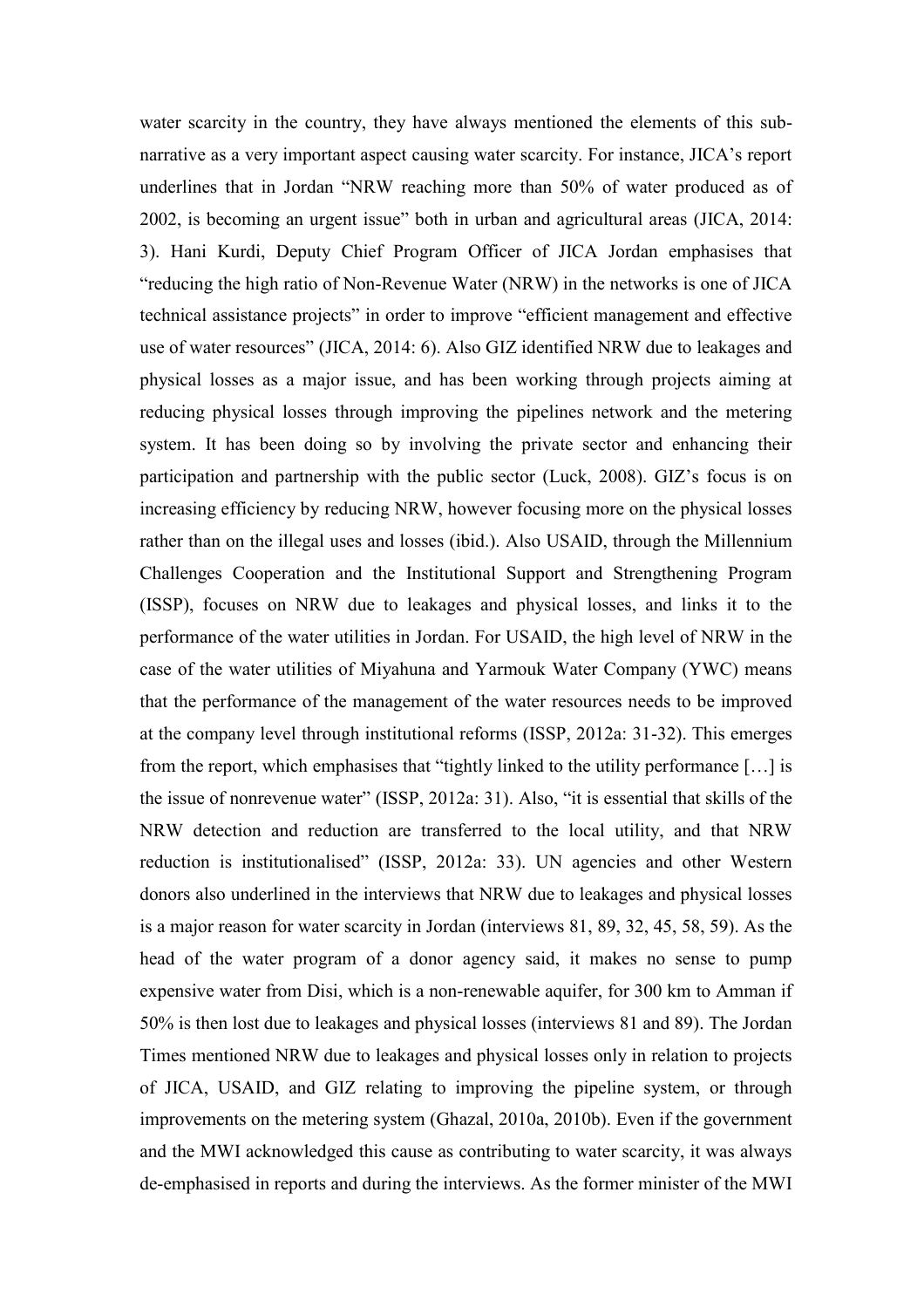Jamani puts it, "even with improving water efficiency, reducing water loss and wisely managing every drop of water, the country will still suffer from a water deficit," calling then for focusing on the causes identified by the water insufficiency narrative (Namrouqa, 2012).

The texts sources of this sub-narrative and mentioned in interviews and reports are: the yearly reports of water utilities; and studies produced by ISSP, which is a USAID/Jordan program for supporting the MWI's efforts to improve the management of the water sector. The blame is on the poor management and bad governance of water resources; blaming mainly the water companies and the public sector institutions Water Authority of Jordan (WAJ) and the Jordan Valley Authority (JVA) within the MWI, which are responsible for water utilities and for the sewage systems in the country.

Overall, the main actors backing this sub-narrative are donors, international organisations, and the water utilities, and they do so through the production of texts, meaning their reports, declarations, and studies.

## The sub-narrative of Non-Revenue Water: illegal wells and illegal uses

The second sub-narrative under the water mismanagement narrative considers NRW due to illegal wells and illegal uses as among the main reasons for water scarcity in Jordan. Until 2013, the focus when discussing NRW was mainly on the water lost due to leakages, while the government and the MWI overlooked the issue of water theft and illegal wells. In August 2013, the new minister of the MWI Hazim Al Nasser started a campaign against illegal wells, which originated new framings of this subnarrative from the governmental officials. While before 2013 only donors, international organisations, and a few academics mentioned NRW due to illegal wells and illegal uses, after 2013 the MWI and the government emphasised it also.

Before 2013, media mentioned NRW in relation to illegal uses and thefts only when reporting declarations of Miyahuna, the Amman Water Company, and their difficulties in collecting revenues and their losses due to illegal connections (Namrouqa, 2008, 2010b). USAID pushed for the MWI to tackle the issue of illegal wells as emerges in the following USAID/Audit report:

Mission officials noted that during negotiations over the draft list of conditions precedent, Government of Jordan officials requested that mission staff remove one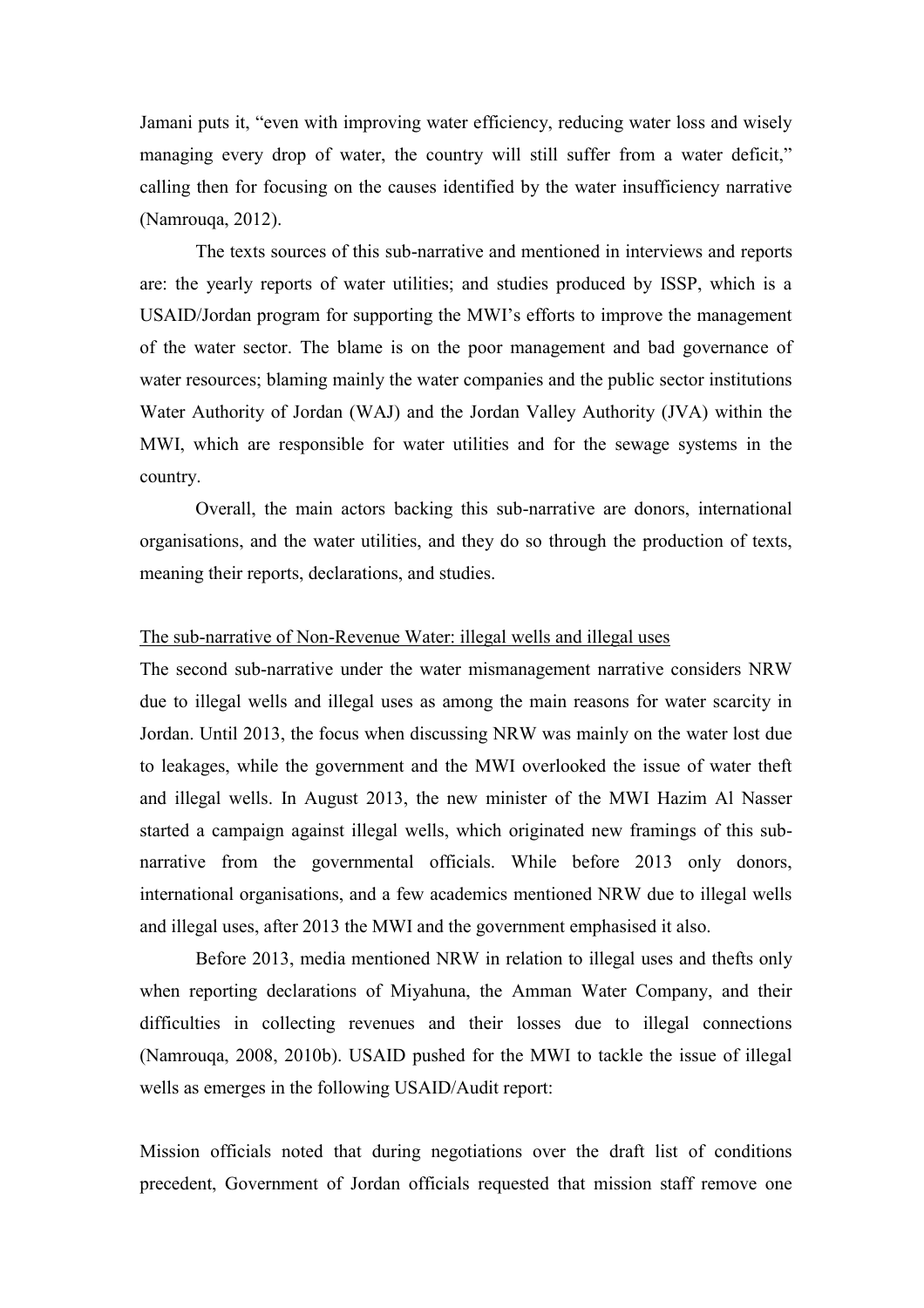condition. It required the Government of Jordan to shut down 50 illegal wells. Although closing the illegal wells would increase Jordan's water sustainability by decreasing nonrevenue water, Government of Jordan officials could not achieve the condition precedent because of political pressure from influential agribusiness owners (USAID, 2011: 5-6).

Personnel from the international organisations and donors' agencies emphasised in the interviews that NRW due to illegal wells and uses are a major obstacle for an efficient water sector. On this topic, Hazem Al Nasser, minister of the MWI, in August 2013 launched the so-called "illegal wells campaign". The minister stated that "this is a high-level decision, which calls for respecting the law and achieving justice… nobody has the right to claim that they are above the law, whatever their… political, tribal or social background may be," adding that the objective is to close all illegal wells in the country (Namrouqa, 2013e). Penalties for illegal wells became much higher, and now ministries of interior and police are supporting the campaign, cooperating with the MWI (interview 18 and 42).

Since the campaign, this sub-narrative is not de-emphasised by the government and media anymore, and it became 'talkable', and this emerges from extensive media coverage. For instance, Namrouqa, in 2014 reports the new voice of the MWI, with an article titled "70% of water loss in Jordan blamed on theft, illegal usage - ministry" (Namrouqa, 2014a). Also the newspapers in Arabic have been following, reporting on, and reproducing this sub-narrative since 2013. In Al Rai, for instance, several articles appeared emphasising the successes of this campaign, while Wardam in Ad-Dustour has underlined the necessity of continuing with this campaign (Wardam, 2013; Zakarneh, 2015).

## The sub-narrative of the unsustainable agricultural water use

The third sub-narrative under the water mismanagement narrative is that water scarcity is due to the inefficient water management, especially in the agricultural sector, which consumes almost 60% of the water resources in Jordan. In the interviews with donors and international organisations, the unsustainable agricultural water use emerged strongly and overwhelmingly as an important cause of water scarcity in the country.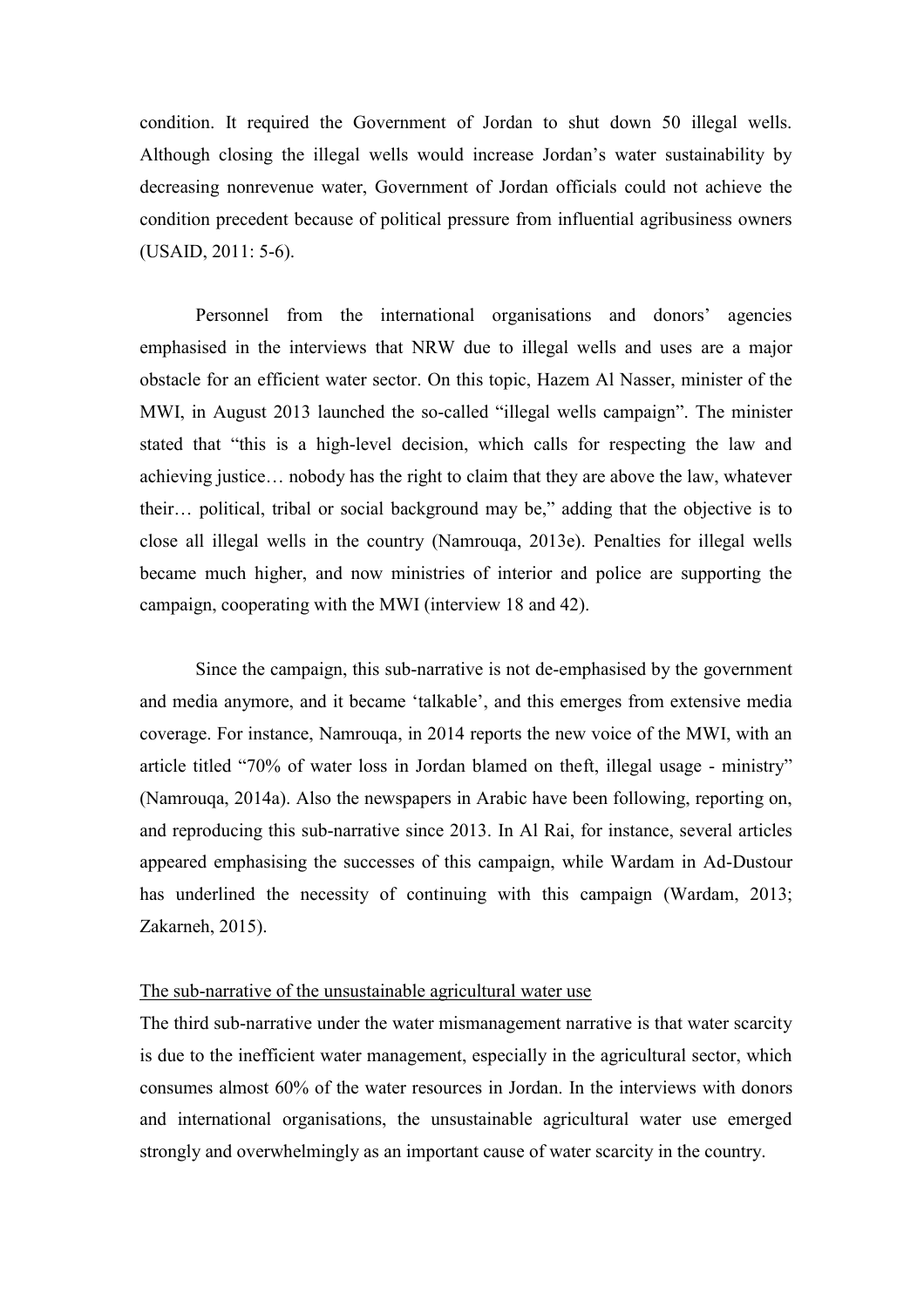According to this sub-narrative, the agricultural sector is economically not efficient, as it uses around 60% of the water resources in Jordan, but it contributes with only 3% to the national gross domestic product (GDP) and it employs less than 4% of the national labour force (Castejon, 2011: 227; IFC, 2012:  $5$ )<sup>5</sup>. Donors and international organisations highlight in their reports and during the interviews the economic inefficiency of the irrigation techniques, technologies, and type of crops used by farmers, the latter often water intense (interviews 45 and 58) (IFC, 2012: 5; ISSP, 2012b: iii). The low economic incentives set by the high subsidies for water for the agricultural sector does not motivate consumers to increase their water efficiency. As emerges from Table 3, farmers are those paying the least for water, followed by industries, and those using it for domestic use. If the latter run out of water and decide to buy water from private tankers, the price in Amman is 25 Jordanian Dinars (JD) for six cubic meters, which is about four JD per CM.

# TABLE 3

Moreover, donors and international organisations argue that Jordan should be careful in producing agricultural goods for export because of its limited water resources, and it should focus on low water intensive products and with a high economic return (ISSP, 2012b: 28; Hussein, 2016; 2018b). As Al Karablieh and Jabarin from the University of Jordan found in a recent study, "Jordan utilizes large amounts of water in its exports, and in turn, it does not export goods with low water requirements […]. Therefore, they have to be replaced with either imports or crops that optimize the water resources" (Al-Karablieh, Jabarin, & Tabieh, 2011: 964). For Talozi, Al Sakaji, and Altz-Stamm, "it is additionally necessary to view the virtual water usage numbers in light of how much is being put towards produce that is exported from Jordan. […] This raises the policy question of whether Jordan should be producing this quantity of fruits and vegetables, either for export or for its own use, with precious blue water resources that are needed in other sectors" (Talozi, Al Sakaji, & Altz-Stamm, 2015: 477).

Text sources of this sub-narrative are reports of donors and international organisations (interviews 28, 45, 58, and 59), and a few academic articles (Al-

 $\overline{a}$ 

 $<sup>5</sup>$  If the whole food chain is considered, then this number would increase (GDP and labour percentages).</sup>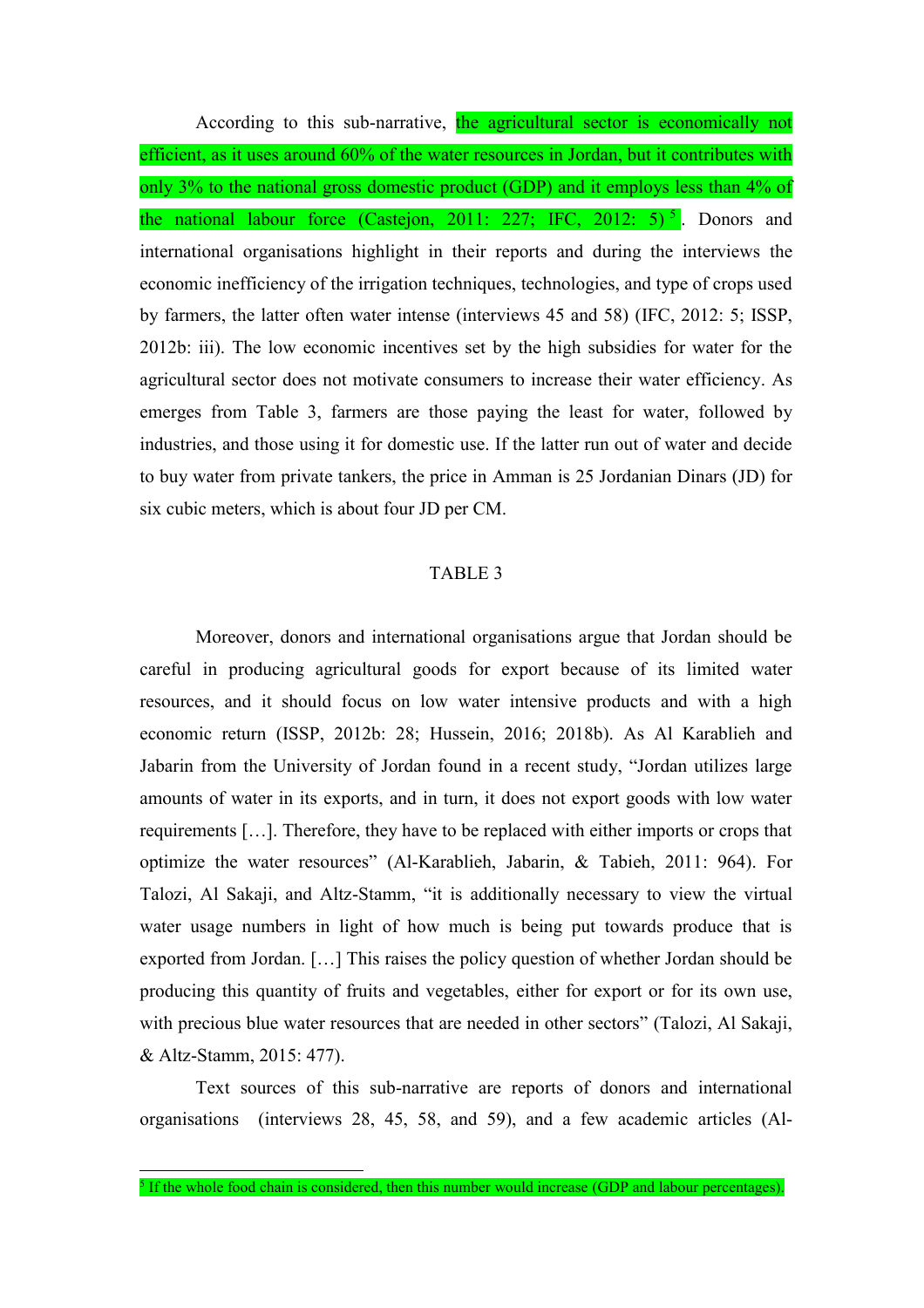Karablieh et al., 2011; ISSP, 2012b). However, governmental officials overlook this aspect of the sub-narrative. This sub-narrative is strongly supported by the concept of virtual water, which argues that water scarce countries like Jordan should save their water resources by relying on import of food and reducing their water allocation to the agricultural sector (Allan, 2002: 165-167). However, this idea is challenged by the discourse of food sovereignty, as some local NGOs like the Arab Group for the Protection of Nature (APN) as well as governmental officials, claim that this could lead Jordan to further decrease its food sovereignty, becoming further dependent on foreign countries outside the region even for food. Therefore, they are calling for strengthening the cooperation among the Arab countries to reach food self-sufficiency not at the country level but at the regional level (APN website, interview 72). The necessity for a regional food sovereignty was underlined by the Jordanian minister of the MoE Taher Shakhshir at the Arab Forum for Environment and Development's (AFED) conference in November 2014 and by the AFED report (Namrouqa, 2013c, 2014b).

## **CONCLUSION**

This article investigated the discourse of water scarcity in Jordan, answering the guiding question: What are the elements comprising the discourse of water scarcity, including narratives and sub-narratives? It did so by unpacking the discourse and investigating it for analytical purposes through two narratives: water insufficiency and water mismanagement narratives. Within the discourse, it examined the seven subnarratives identified in interviews, academic articles, and reports. The analysis was done by identifying the actors constructing and reproducing the discourse, the key texts, and finally the prominence of to what extent the sub-narratives, narratives, and the discourse are powerful and dominant.

In the analysis, it emerged that the water insufficiency narrative is emphasised by the government and reproduced by academics, NGOs, and to some extent also by donors and international organisations. During the interviews and in the reports, those that emphasised the causes of the water insufficiency narrative, perceived the problem as a technical one: there is water scarcity due to the limited water resources, which makes it difficult to meet the growing demand; consequently, the issue is a technical and de-politicised one: how can we increase the supply in order to meet the demand? It follows that the solutions put forward by those emphasising this narrative are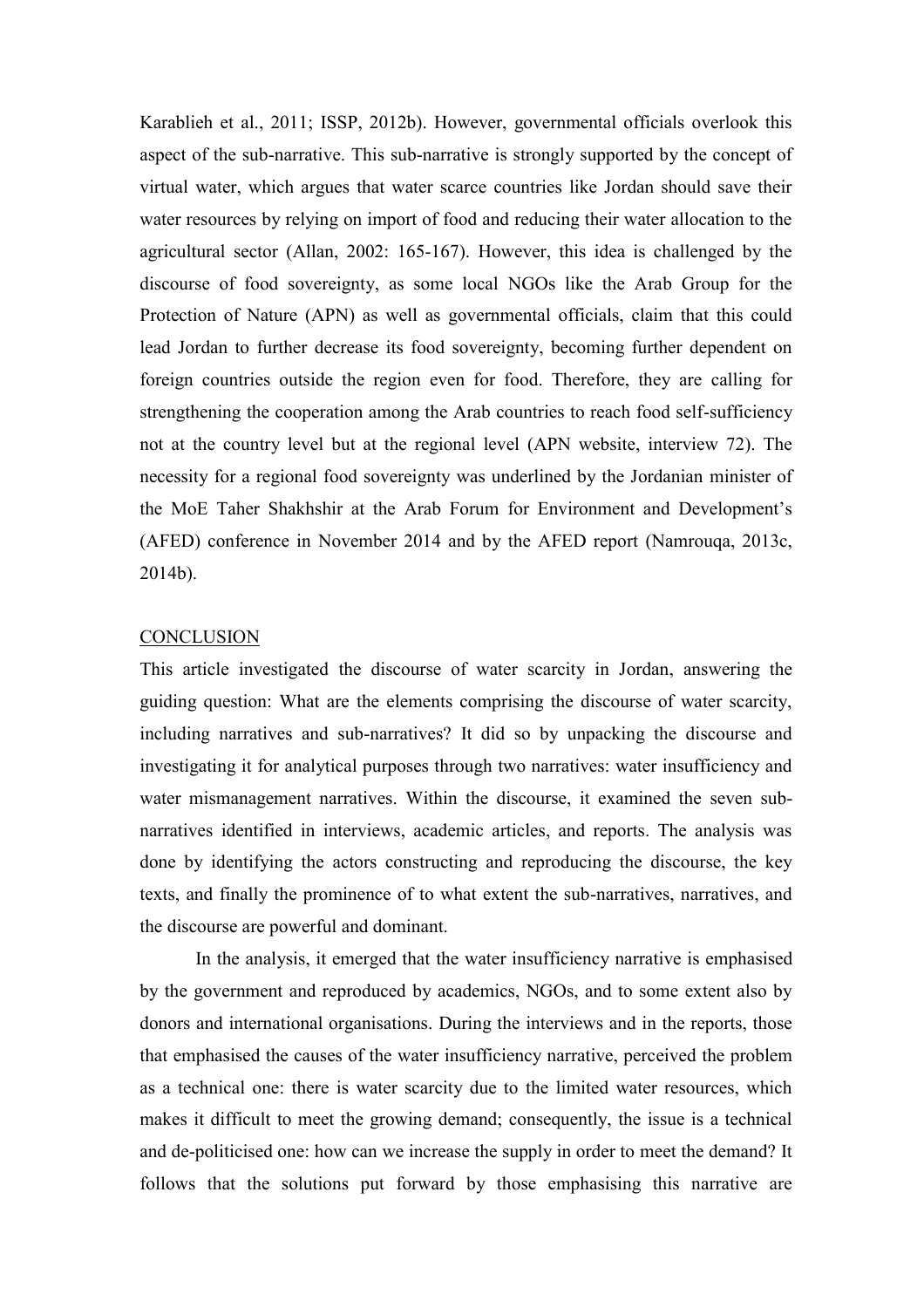engineering and large infrastructural solutions: the Red Sea  $-$  Dead Sea Canal project<sup>6</sup>, construction on large dams, and the Disi Canal project.

Instead, the water mismanagement narrative is emphasised by donors and international organisations and since 2013 also the MWI sanctions one sub-narrative. This narrative is reproduced also by other actors, but they are fewer compared to those reproducing the water insufficiency narrative. What is interesting, is to look also at the solutions that those constructing and reproducing this narrative put forward. For them, the issue about water scarcity is that, while water resources would be enough in the country to meet the demand, they are mismanaged. Consequently, the solutions they put forward focus on water demand management: rehabilitation of the supply system; efficiency in water utilities; closure of illegal wells; tariffing system; regulation on type of crops, efficiency in irrigational practices; and awareness raising for behavioural change. Nevertheless, while all supply side solutions – opened by the water insufficiency narrative, are all implemented or at least on the top priority agenda of the MWI; the solutions opened by the water mismanagement narrative are not always implemented. Further research on the water politics of Jordan, exploring power relations in society and interests, would shade lights on the reasons behind these policy decisions.

This article provided an in depth analysis of water scarcity discourse, identifying the elements comprising the discourse of water scarcity. This is important because discourses contribute to shaping policies and hydropolitical relations, and therefore it is essential to firstly investigate the construction of the discourse and the elements comprising the discourse. This article is important for the overall study of water in Jordan as it maps the elements of the discourse, identifying the narratives and the sub-narratives. This is necessary as it allows identification of who is behind the construction of the different narratives and sub-narratives, and it is the starting point for further research on water in Jordan and for elaborating policy recommendations.

 $6$  For more information on the pros and cons, as well as on the history and interests over time linked to the Red Sea – Dead Sea Conveyance Project, please see: Hussein, 2017a

l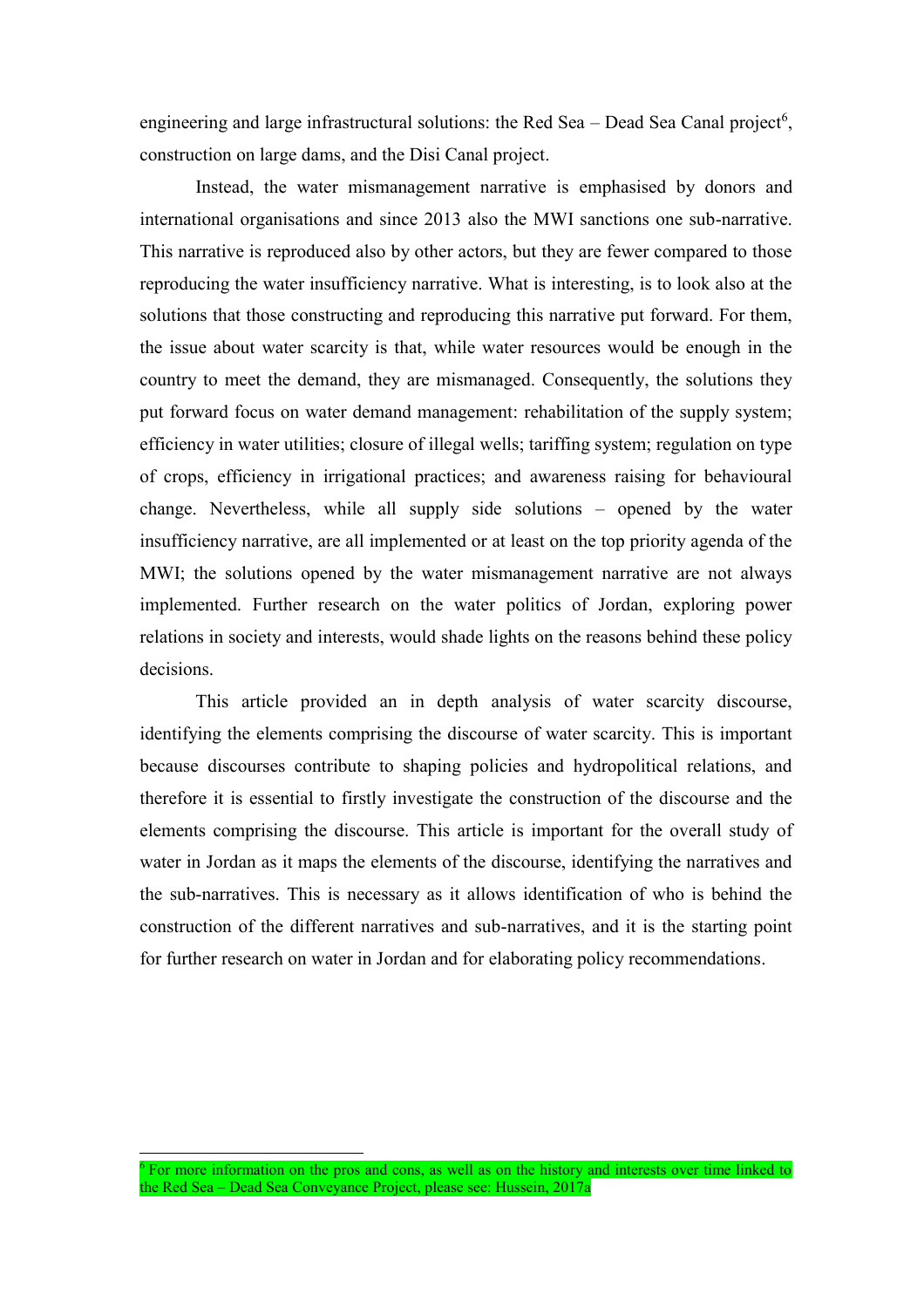### REFERENCE LIST

- Abdel Khaleq, R. A., & Dziegielewski, B. (2006). A national water demand management policy in Jordan. *Management of Environmental Quality: An International Journal, 17*(2), 216-225.
- Al Hamidi, T. (2012). Specialists: "two seas project" is the only sustainable solution to solve the water scarcity issue *Al Rai, 11 October 2012 (in Arabic)*.
- Al Rawashdeh, R. (2011). Wahda Dam, the biggest dam, is still disappointing *Al Rai, 18 May 2011 (in Arabic)*.
- Al Rawashdeh, R. (2012a). Jordanians and Syrian refugees share the water shortage problem. *Al Rai, 02 September 2012 (in Arabic)*.
- Al Rawashdeh, R. (2012b). Yarmouk River between the illegal Syrian agriculture production and the thirst Wahda Dam. *Al Rai, 30 April 2012 (in Arabic)*.
- Al-Jaloudy, M. A. (2006). Country pasture/forage resource profiles. *Amman: Ministry of Agriculture*.
- Al-Karablieh, E., Jabarin, A., & Tabieh, M. (2011). Jordanian Horticultural export competitiveness from water perspective. *Journal of Agricultural Science and Technology, 1*(7), 964-974.
- Al-Omari, A., Salman, A., & Karablieh, E. (2014). The Red Dead Canal project: an adaptation option to climate change in Jordan. *Desalination and Water Treatment, 52*(13-15), 2833-2840.
- Alatout, S. (2008). 'States' of scarcity: water, space, and identity politics in Israel, 1948– 59. *Environment and Planning D: Society and Space*, *26*(6), 959-982.
- Allan, T. (2002). *The Middle East water question: Hydropolitics and the global economy* (Vol. 2): Ib Tauris.
- Barham, N. (2012). Is Good Water Governance Possible in a Rentier State? The Case of Jordan. *Analysis*.
- Bonn, T. (2013). On the political sideline? The institutional isolation of donor organizations in Jordanian hydropolitics. *Water Policy*, *15*(5), 728-737.
- Castejon, J.-M. (2011). *Developing Qualifications Frameworks in EU Partner Countries: Modernising Education and Training*: Anthem Press.
- Dryzek, J. S. (1997). *The politics of the earth: Environmental discourses*: Oxford University Press.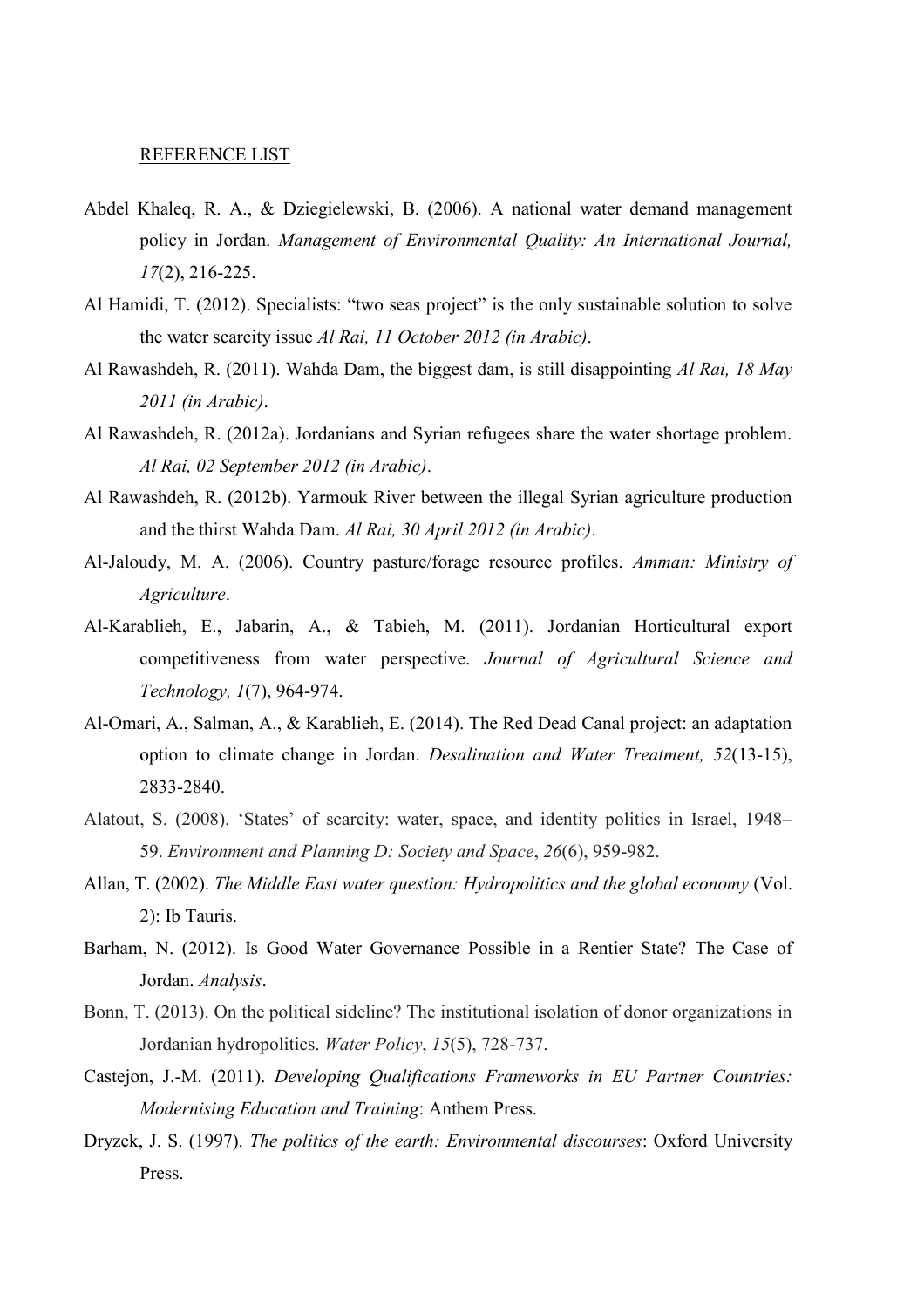- Earle, A., Cascao, A. E., Hansson, S., Jägerskog, A., Swain, A., & Öjendal, J. (2015). *Transboundary Water Management and the Climate Change Debate*: Routledge.
- Edwards, G. A. (2013). Shifting constructions of scarcity and the neoliberalization of Australian water governance. *Environment and Planning A*,*45*(8), 1873-1890.
- FAO. (2009). Irrigation in the Middle East region in figures: AQUASTAT Survey 2008
- Feitelson, E. (2002). Implications of shifts in the Israeli water discourse for Israeli-Palestinian water negotiations. *Political Geography*, *21*(3), 293-318.
- Freij, M. (2014). Recent rainfall 'good news' for farmers, agriculture sector. *The Jordan Times*(01 November 2014).
- Ghanem, A. A. (2013). Case Study: Trends and Early Prediction of Rainfall in Jordan.
- Ghazal, M. (2010a). Japan offers help for Jordan's water loss woes. *The Jordan Times, 12 November 2010*.
- Ghazal, M. (2010b). JICA project seeks to reduce water loss percentage. *The Jordan Times, 16 November 2010*.
- Hadadin, N., Qaqish, M., Akawwi, E., & Bdour, A. (2010). Water shortage in Jordan sustainable solutions. *Desalination, 250*(1), 197-202.
- Haddadin, M. J. (2001). Water scarcity impacts and potential conflicts in the MENA region. *Water international, 26*(4), 460-470.
- Haddadin, M. J. (2006). *Water resources in Jordan: evolving policies for development, the environment, and conflict resolution*: Resources for the Future.
- Haddadin, M. J. (2012). *Diplomacy on the Jordan: International conflict and negotiated resolution* (Vol. 21): Springer Science & Business Media.
- Hajer, M. A. (1995). *The politics of environmental discourse: ecological modernization and the policy process* (p. 40). Oxford: Clarendon Press.
- Hussein, H. (2016). An analysis of the discourse of water scarcity and hydropolitical dynamics in the case of Jordan. *PhD Thesis,* University of East Anglia.
- Hussein, H. & Grandi, M. 2015. Contexts Matter: A Hydropolitical Analysis of Blue Nile and Yarmouk River Basins. *Social Water Studies in the Arab Region***,** 159.
- Hussein, H. & Grandi, M. 2017. Dynamic political contexts and power asymmetries: the cases of the Blue Nile and the Yarmouk Rivers *International Environmental Agreements: Politics, Law and Economics*.
- Hussein, H. 2017a. Politics of the Dead Sea Canal: a Historical Review of the Evolving Discourses, Interests, and Plans. *Water International*, Vol. 42, issue 5. 10.1080/02508060.2017.1344817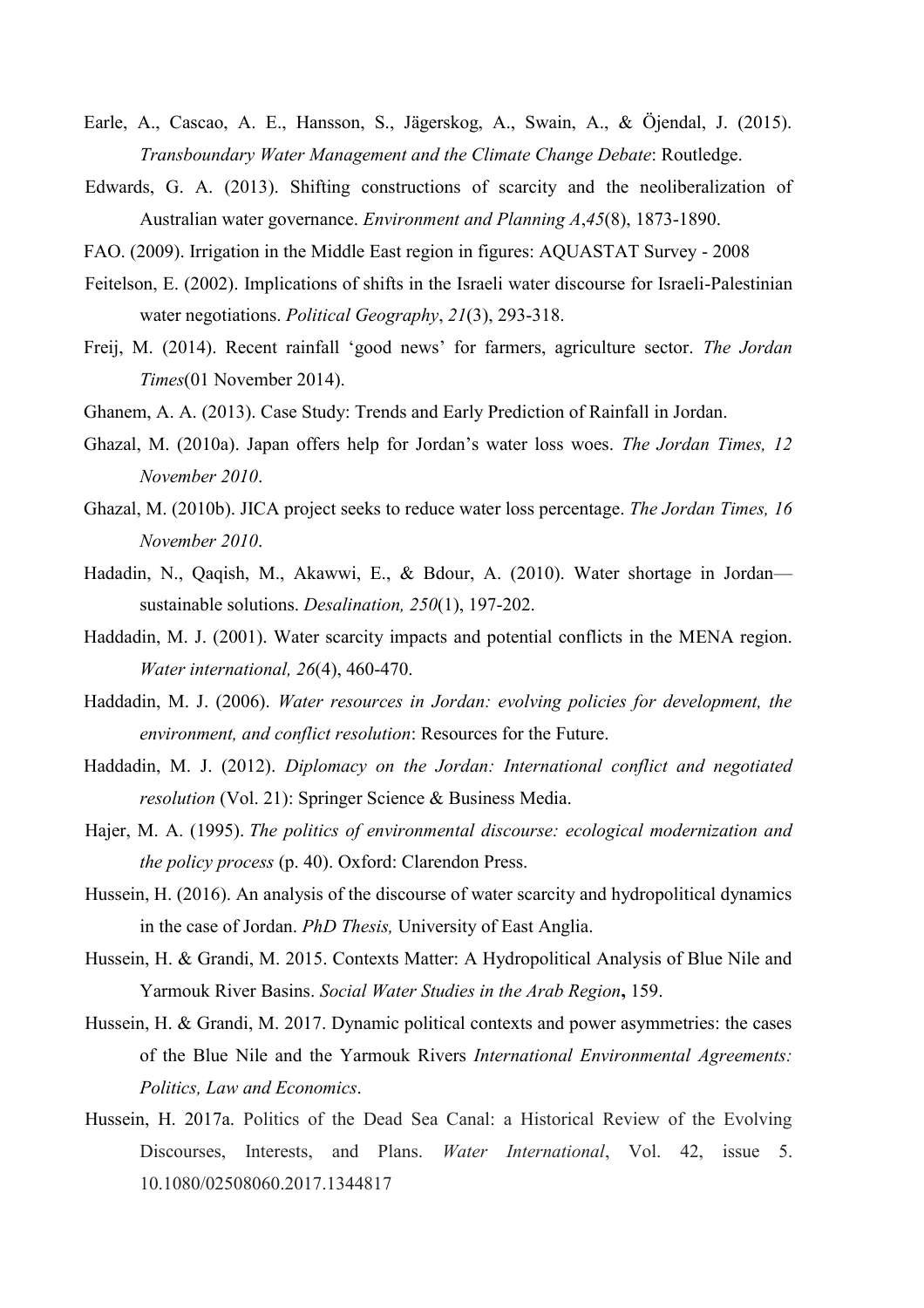- Hussein, H. 2017b. A critique of water scarcity discourses in educational policy and textbooks in Jordan, *The Journal of Environmental Education.*
- Hussein, H. 2017c. Whose 'reality'? Discourses and hydropolitics along the Yarmouk River. *Contemporary Levant*,*2*(2), 103-115.
- Hussein, H. 2018a. Yarmouk, Jordan, and Disi basins: Examining the impact of the discourse of water scarcity in Jordan on transboundary water governance. *Mediterranean Politics*, 1-21.
- Hussein, H. 2018b. Tomatoes, tribes, bananas, and businessmen: An analysis of the shadow state and of the politics of water in Jordan. *Environmental Science & Policy*,*84*, 170- 176.
- ICRC. (2015). Bled Dry: How war in the Middle East is bringing the region's water supplies to breaking point. An ICRC report.
- IFC. (2012). Socio-Economic Impact of IFC Financing in Jordan An Assessment of Employment and Value-added -.
- ISSP. (2012a). Water valuation study: disaggregated economic value of water in industry and irrigated agriculture in Jordan
- ISSP. (2012b). Water valutation study summary report, disaggregated economic value of water in industry and irrigated agriculture in Jordan
- ISSP. (2014). Analysis report: socio-economic survey of groundwater wells in Jordan
- JICA. (2014). JICA's Cooperation for Water Sector in Jordan. 30 years history of remarkable achievements.
- Khouri, R. G. (1981). *The Jordan valley: Life and society below sea level*: Longman London and New York.
- Leach, M., & Mearns, R. (1996). *The Lie of the Land: challenging received wisdom on the African environment*: James Currey Ltd.
- Luck, T. (2008). GTZ unites private and public sectors to combat water loss. *The Jordan Times, 31 July 2008*.
- Mehta, L. (2001). The manufacture of popular perceptions of scarcity: dams and water-related narratives in Gujarat, India. *World Development*, *29*(12), 2025-2041.
- Messerschmid, C., & Selby, J. (2015). Misrepresenting the Jordan River Basin. *Water Alternatives*, *8*(2).
- Miller, E. (2012). Jordanian farmers: Israel is stealing our water. *The Times of Israel, 31 August 2012*.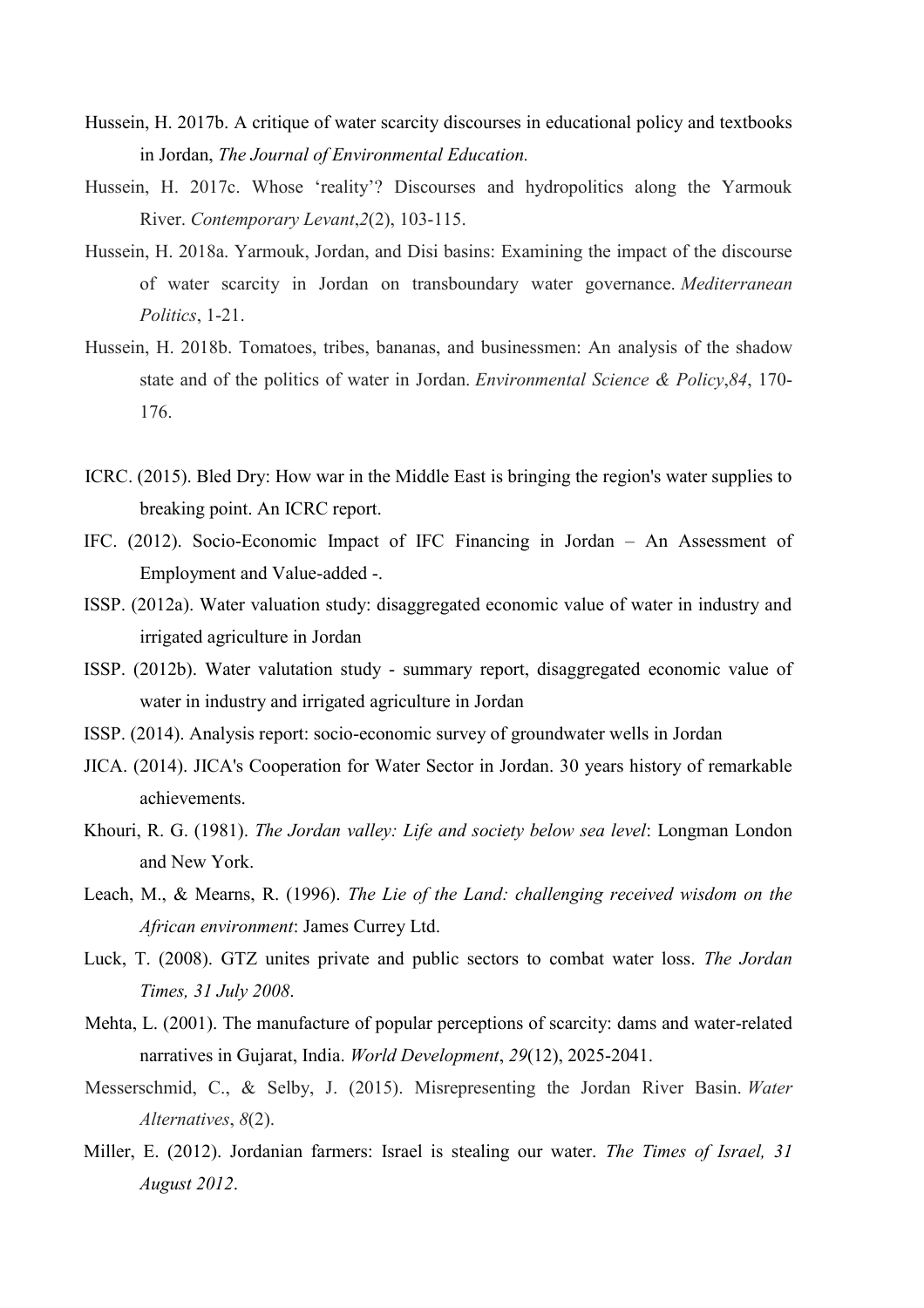Ministry of Education. (2013). Textbook of Geography, 10th grade, first part (in Arabic).

- MoE, & UNDP. (2009). Jordan's Second National Communication to the United Nations Framework Convention on Climate Change (UNFCCC).
- MoE, & UNDP. (2013). The National Climate Change Policy of the Hashemite Kingdom of Jordan 2013-2020
- MoE, & UNDP. (2014). Jordan's Third National Communication on Climate Change.
- MWI. (2009). Water for Life. Jordan's Water Strategy 2008–2022.
- MWI. (2013). Cost of hosting Syrian refugees on water sector of Jordan.
- MWI. (2014). Establishing the Post-2015 Development Agenda: Sustainable Development Goals (SDG) towards Water Security The Jordanian Perspective.
- MWI, & GTZ. (1977). National Water Master Plan of Jordan. *Main Report, Atlas. Frankfurt: German Agency for Technical Cooperation*.
- Namrouqa, H. (2008). Crackdown on illegal water use continues. *The Jordan Times, 11 June 2008*.
- Namrouqa, H. (2009a). Lack of funding, governance compound Kingdom's water woes. *The Jordan Times, 08 June 2009*.
- Namrouqa, H. (2009b). Water officials attacked in Ajloun. *The Jordan Times, 14 September 2009*.
- Namrouqa, H. (2010a). 'Jordan does not owe Israel a drop of water'. *The Jordan Times, 05 March 2010*.
- Namrouqa, H. (2010b). Large-scale theft posing threat to capital's water supply Miyahuna. *The Jordan Times, 9 June 2010*.
- Namrouqa, H. (2012). Jordan's critical water situation highlighted *The Jordan Times, 19 March 2012*.
- Namrouqa, H. (2013a). \$108m project to revamp Zarqa water network launched. *The Jordan Times, 31 march 2013*.
- Namrouqa, H. (2013b). Authorities brace for 'unprecedented' water demand in summer across Jordan. *The Jordan Times, 25 May 2013*.
- Namrouqa, H. (2013c). Experts to draw up regional food security policies. *The Jordan Times, 11 September 2013*.
- Namrouqa, H. (2013d). Fatwa prohibiting water theft issued. *The Jordan Times, 4 December 2013*.
- Namrouqa, H. (2013e). New campaign launched to curb water violations. *The Jordan Times, 5 August 2013*.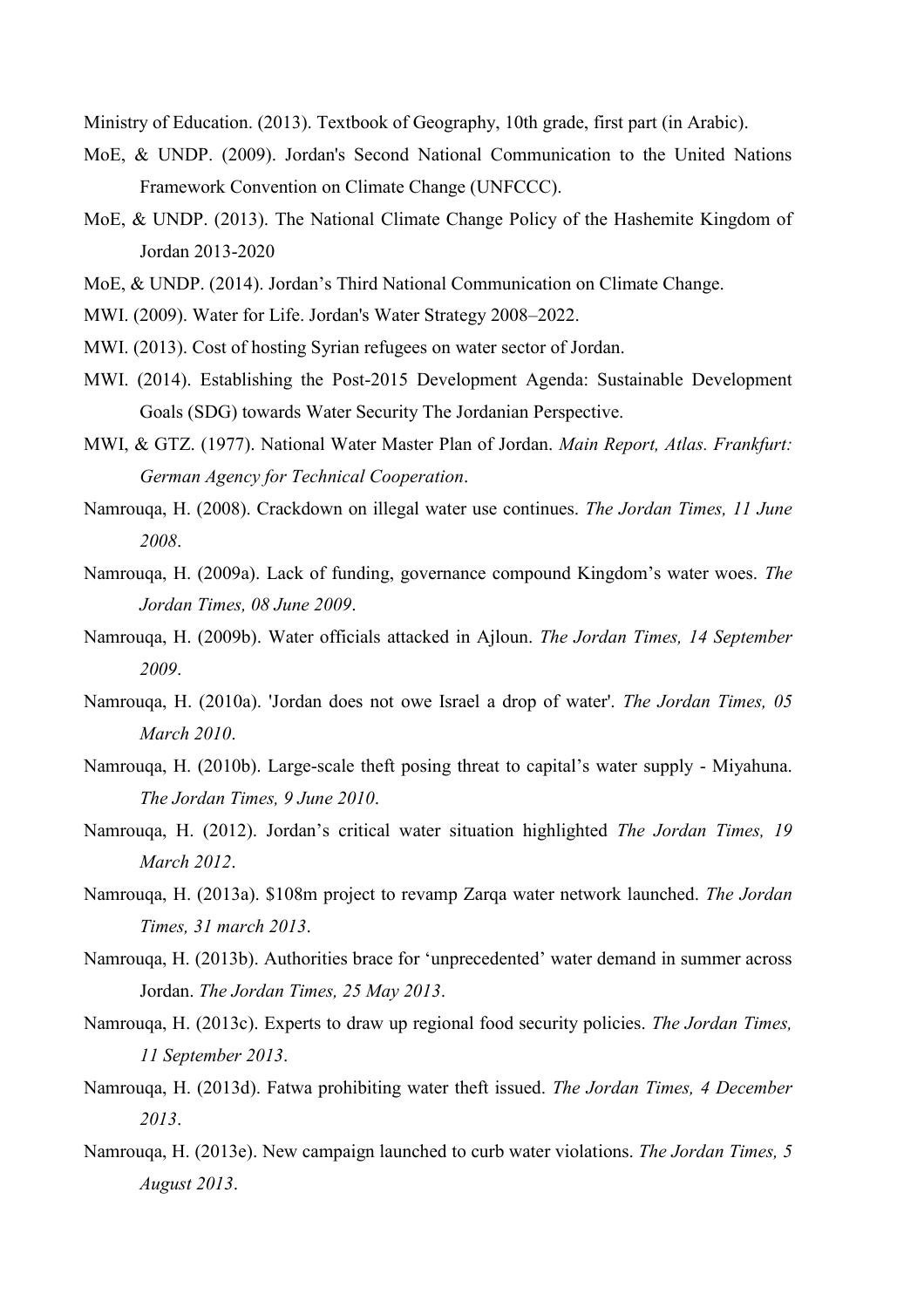- Namrouqa, H. (2014a). 70% of water loss in Jordan blamed on theft, illegal usage ministry. *The Jordan Times, 27 January 2014*.
- Namrouqa, H. (2014b). Achieving food self-sufficiency requires serious regional cooperation — Shakhshir. *The Jordan Times, 26 November 2014*.
- Namrouqa, H. (2014c). Illegal wells in Al Lubban sealed under agreement with tribal leaders. *The Jordan Times, 16 August 2014*.
- Namrouqa, H. (2014d). Jordan world's second water-poorest country. *The Jordan Times, 22 October 2014*.
- Nimry, H. (2013). Water stress in Jordan. *The Jordan Times, 29 December 2013*.
- Rijsberman, F. R. (2006). Water scarcity: Fact or fiction? *Agricultural water management, 80*(1), 5-22.
- Saif, I., & Omet, G. (2005). *The Fiscal Impact of Aid in the Case of the Jordanian Economy.* Paper presented at the Economic Research Forum 12th Annual Conference.
- Selby, J. (2005). The geopolitics of water in the Middle East: fantasies and realities. *Third World Quarterly*, *26*(2), 329-349.
- Selby, J. (2003). *Water, power and politics in the Middle East: The other Israeli-Palestinian conflict*. IB Tauris.
- Talozi, S., Al Sakaji, Y., & Altz-Stamm, A. (2015). Towards a water–energy–food nexus policy: realizing the blue and green virtual water of agriculture in Jordan. *International Journal of Water Resources Development, 31*(3), 461-482.
- USAID. (2011). Audit of USAID/Jordan's design for sustainability in its water resources program.
- Wardam, B. (2004). More politics then water: Water rights in Jordan. *IUCN Regional Water Programme in West Asia and North Africa, Jordan, Global Issue Papers, Heinrich Böll Foundation*.
- Wardam, B. (2009). Water planning in Jordan disregards climate change. *The Jordan Times, 22 June 2009*.
- Wardam, B. (2013). Fighting water theft: silence is not possible anymore. *Ad-Dustour, 11 November 2013 (in Arabic)*.
- Yorke, V. (2013). Politics matter: Jordan's path to water security lies through political reforms and regional cooperation. *NCCR Trade Regulation, Working Paper 2013/19*.
- Yorke, V. (2016). Jordan's shadow state and water management: prospects for water security will depend on politics and regional cooperation. In *Society-Water-Technology* (pp. 227-251). Springer International Publishing.